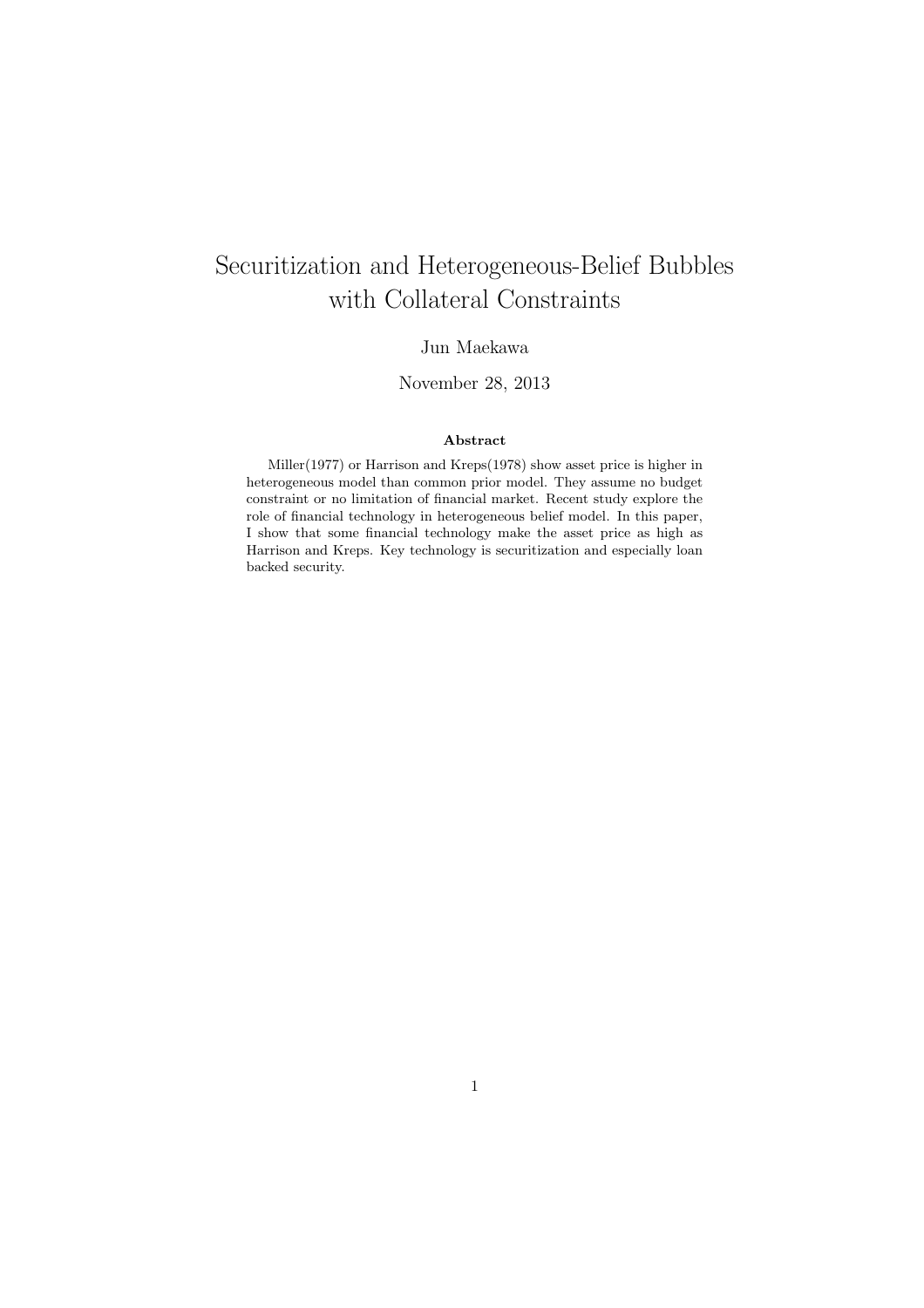# **1 Introduction**

There are many bubble theories in economics. For example, a fiat money in overlapping generation model.(Samuelson(1958))

In rational bubble models, investors are willing to hold a bubble asset because the price of the asset is expected to rise in the future. Bubbles can be sustained today because bubbles are expected to grow in the future, at least as long as bubbles do not burst.

However, a robust implication of rational bubble theory is that the price of the asset has to glow explosively. The bubble component has to glow in expectation at rate of r(interest rate). Rational bubbles can also ruled out by using a general equilibrium zero-sum argument.(Kreps(1977),Tirole(1982))

Another class of models rely on heterogeneous beliefs among investors to generate bubbles. Combining heterogeneous beliefs with short-sale constraints can result in overpricing. Optimists push up the asset prices, while pessimists cannot couterbalance it because of short-sell constraints. (Miller(1977)) Ofek and Richardson(2003) link this argument to the internet bubbles of the late 1990s.

In dynamic models, the asset price can even exceed the valuation of the most optimistic investors in the economy. The currently optimistic investors have the option to resell the asset in the future at a high price whenever they become less optimistic.(Harrison and Kreps(1978))

The existence of optimistic traders is the source of bubbles. Asset prices are affected by optimistic beliefs. Harrison and Kreps(1978) consider a dynamic asset pricing model with the heterogeneous beliefs. Investors whose beliefs are most optimistic in the period buy or hold the asset. Because they know that the asset will be able to be sold to other traders in the future, their estimations of holding the asset today is higher than their own value. The asset price can be higher than any trader's valuation.

However, in Harrison and Kreps(1978), traders have no budget constraints. All traders have enough cash or they can borrow cash from other traders. If financial markets are not advanced, the traders who have little cash may not participate in the trade. These traders can not affect asset pricing. Optimistic traders, who are considered to be some kind of irational trader, often lose cash in a long term trade. Suppose optimistic traders have less cash than others, they can not hold assets in equilibrium. As a result, asset prices get lower than Harrison and Kreps(1978).

Geanakoplos analyses heterogeneous belief model with collateral constraints. In their model, traders need some asset as collateral when they make loan contracts with other traders. Geanakoplos(1997) and Geanakoplos and Zame(1997) introduce endogenous collateral/margin constraints into a general equlibrium framework of Arrow-Debreu. No payments in future periods/states cannot be promised without duable assets as collateral. The margin/haircuts of collateralized borrowing are derived endogenously interaction with equilibrium prices. A key implication of collateral equlibrium is that the market will be endogenously incomplete. If collateral is scarece, only a small subset of contracts will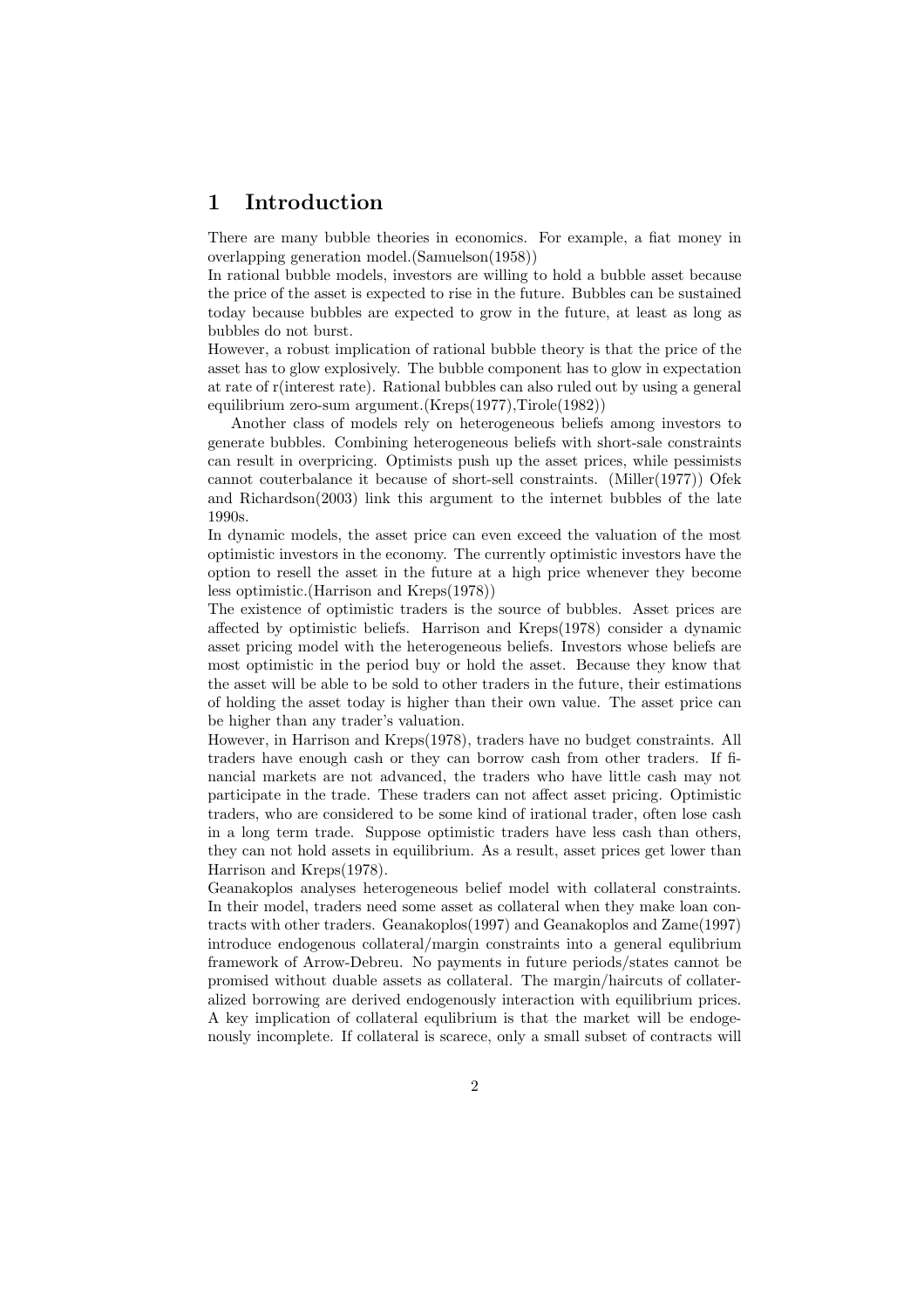be traded in equlibrium. There are financial confriction in the market.

In Simsek(2013), he analyses the asset pricing in heterogeneous belief trader models with collateral constraints by using Genakoplos model. Optimistic traders evaluate a risky asset very high. They want to buy the asset but they have little cash. Pessimistic traders do not have incentive to buy the asset and they have a plenty of cash. Optimists will make loan contracts with pessimists. In Simsek(2013), optimists need to hold an asset as collateral like Geanakoplos model. So, optimists make the asset itself collateral and they borrow cash from pessimists.

If the asset return is high, the optimists can return cash to pessimists. But, If asset return is low, the asset will be held by pessimists because the asset is used as collateral. This collateral contracts make the asset price lower than Harrison and Kreps(1978).

Because pessimists have pessimistic beliefs about the asset return, pessimists hesitate to lend cash to optimists. As a result, the asset demand of optimists is low and the asset price is lower than Harrison and Kreps(1978).

I also assume the incomplete financial market in the model. There are heterogeneous beliefs, optimists and pessimists. Optimists have a little cash, so they must lend some cash from other investors. Traders must lend cash with collateral contract. But I asssume a securitization technology to the loan contract. Traders who hold the loan contract can make a new security, that is, loan backed security. They can receive loan payment at future date. They can sell the right to receive the payment to others.

In my paper, by introducing a new financial technology, a securitization, and a simple dynamic structure, the asset price is as high as HK(1978). Simsek model is static, one generation model. If there are many generations, many optimists and many pessimists, traders may have some speculative incentives to hold the asset. In HK(1978), traders hold the asset by strong speculative incentives and the asset price gets higher than any trader's expected return of the asset. Assume multi generation model, there must be some financial technology for participating in trading. Both in Simsek(2013) and my paper, a risky asset is only one type and asset supply is one. Optimists hold the asset and they do not have incentives to sell it. Then, other optimists have nothing to do for their profit. There is essentially inter-temporal frictions. Securitizations are financial technologies that allow many traders to participate in the market. Traders can sell the right to receive loan payments to other traders by the securitization. Pessimists who make loan contract with optimists can sell the security which have the return equal to loan payment to other optimists. New optimists also make loan contract with pessimists for buying this security. Pessimists can securitize this new loan contracts and sell them to other new optimists and so on. This security make the loan contract itself riskless. Because the lender of the loan contract can sell the security to some more optimistic one, the lender need not to hesitate to lend cash to optimistic traders. For pessimists, the security also raises their utilities. They find a new investment by securitization.

But, This security introduces bubbles to the asset. This system allows the optimistic belief to evaluate the asset. I will insist that the asset price may be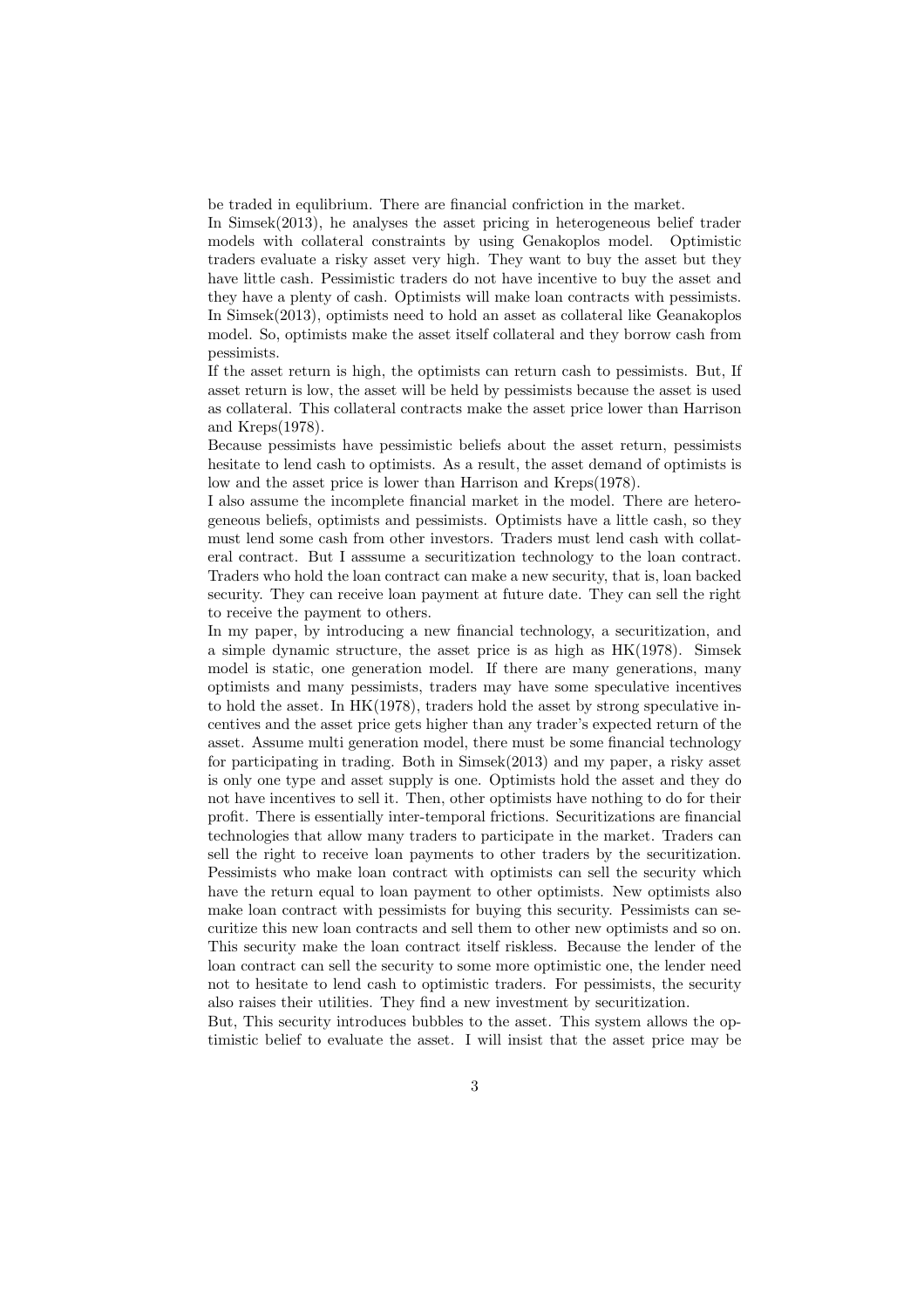as high as Harrison and Kreps(1978). Pessimists have speculative incentives to lend cash to optimists and optimists buy the asset. These situation is repeated in each generation. Finally, optimistic traders can buy the asset with very high price.

At first, I will explain one generation model like Simsek(2013) at section 2. In equilibrium, the price formula is caluculated. The asset price lies between pessimistic expected return and optimistic expected return. This price is important for understanding multi generation model.

At section 3, the multi generation model (with single oprimist type) will be explained. In multi generation model, the asset price gets higher than Simsek(2013). At subsection 3-1, two generation model is analyzed. Two generation model is helpful to understand multi generation model. Securitizations are introduced to economy and new optimists and new pessimists come to market. The asset price is higher than one generation case. Multi generation model is dicussed at subsection 3-2. Two generation case is easily repeated and developed to general multi generation case. In this time, the asset price is equal to optimistic expected return.

At section 4, I will introduce various type optimists to multi generation model. In this model, there are many type of optimists who have different frequency about asset return state. At each generation, the security is sold to the optimist who has a highest value about it. Because this scheme allows speculative action, the asset price gets high. The asset price exceeds the optimistic expected return like Harrison and Kreps(1978).

In my paper, optimistic traders behave like "noise trader"(DeLong, Shleifer, Summers and Waldmann(1990)). Although there are many pessimistic traders, optimistic traders' influence is very large. Pessimists can get high return by exploiting optimistits by the a financiual technology.

My reserch is a part of theory that concerns the borrowing constraints on asset prices like Shleifer and Vishny(1992, 1997), Kiyotaki and Moore(1997),Gromb and Vayanos (2002), Brunnermeier and Pedersen (2009). Financial technologies can eliminate the borrowing constraint by speculative incentive of traders. In heterogeneous belief model, borrowing constraints are important role for preventing bubble economies.

The optimist pushes up the asset price in heterogeneous belief model(Miller(1977),Harrison and Kreps(1978),Scheinkman and Xiong(2003)). Many papers by Genakoplos(1997,2003,2010), or Fostel and Genakoplos(2012) explore the role of ccredit in heterogeneous belief bubble. Simsek(2013) and this paper is also one of the study of the role of financial inovations.

# **2 One Generation Model:Simsek(2013)**

Assume there are only one period, no trader comes at date 1 like Simsek(2013). There is a continuum of states at date 1, denoted by  $s \in S = [0, s^{max}]$ . The asset pays *s* dollars at state *s*. There are two type of traders, optimist and pessimist. Both type traders have risk neutral utility functions. But, they have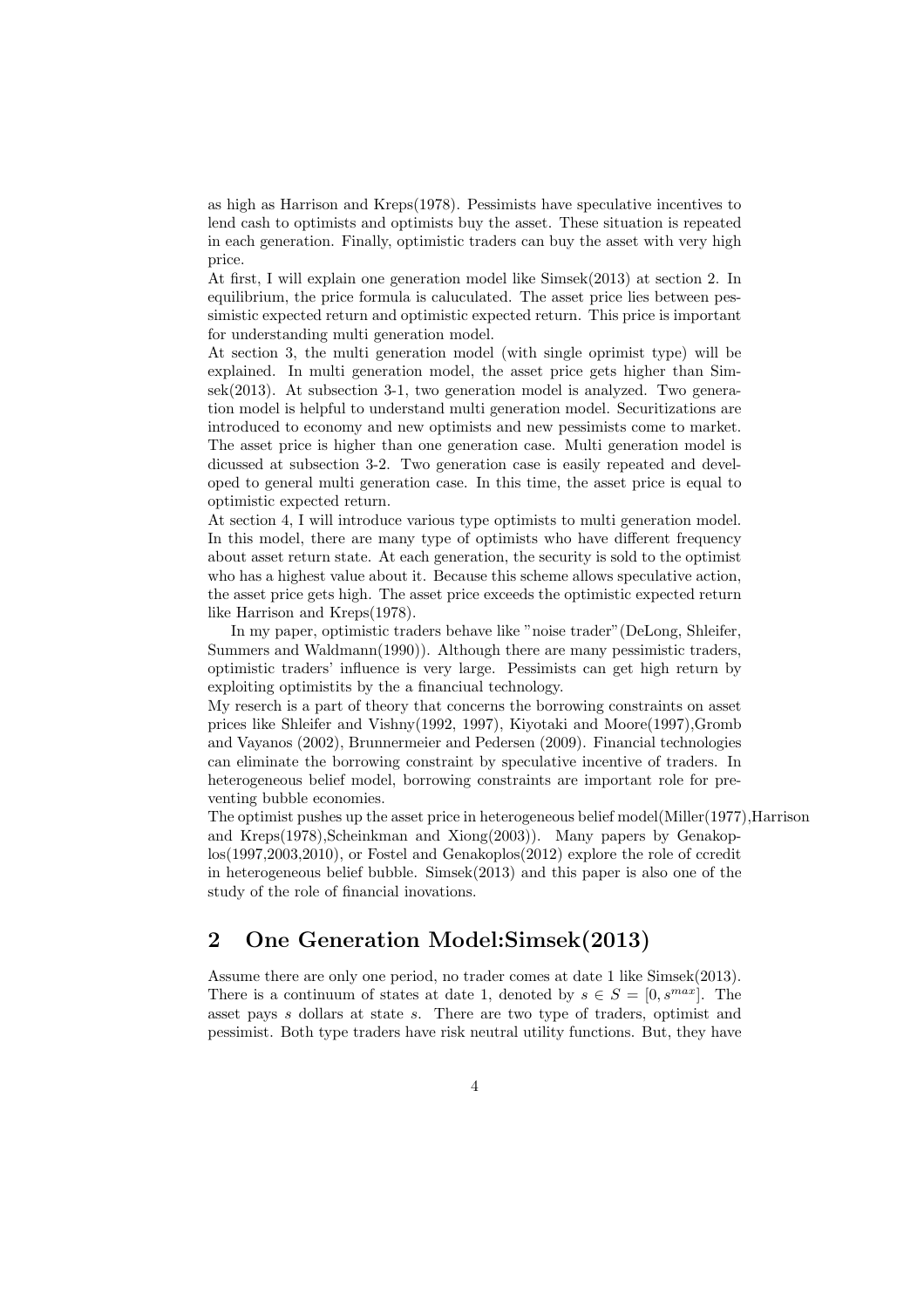

different beliefs about asset return. Trader type *j* have piror belief about state *s*,  $F_i(s)$ . $(j = o, p)$  Note their expectation  $E_o[.]$ ,  $E_p[.]$ . Traders know each other's priors, that is, optimists and pessimists agree to disagree.

Optimists are optimistic about the asset return. Assume first order stochastic dominance. Optimist's distribution function is lower than pessimistic one for all state *s*.

### **Assumption 1**  $F_p[s] \geq F_o[s]$  *for all s*

Assumption imply optimists are natural buyers of the asset.

Optimists are initially endowed with *n >* 0 dollars and zero unit of the asset. Because *n* is not larege, optimists might want to borrow cash from pessimists.

#### **Assumption 2**  $n < E_o[s]$

Pessimists have a plenty of cash. They are natural lenders of cash. As there are only one asset in this market, Lending contract is only way for pessimists to earn cash in the economy.

All borrowing contract in this economy is subject to a collateral constraint. That is, promise made by borrowers must be collateralized by the asset or the cash that they own. Traders choose their positions in all contracts taking the prices as given. Optimists make take-it-or-leave-it offer  $(\varphi, \phi)$ . Optimists promise the payment  $\varphi$  dollars at next period. Pessimists lend  $(\phi)$  units of cash to optimists. In addition to the promise payment *varphi*, optimists must collateralized the asset itself. If low return state realize  $(s < \varphi)$ , optimists give the asset to pessimists. Then, for pessimists, this loan contract have payoff  $E_p[\min(s, \varphi)]$ .

Let *a* be the optimist's demand of the asset and *p* the price of the asset. At date 0, the optimist buy the asset in the market and the pessimist lends cash to him. The optimist make the loan contract with collateral with the pessimist. So, optimist problem is:

$$
\max_{a,\varphi} a(E_o[s] - p - E_o[\min(s,\varphi)] - \phi)
$$
  
s.t.  $ap = n + a\phi$ 

Because there are many pessimists in the market and they have enough money, pessimists competition imply that the quantity of cash lending  $\phi$  is equal to the contract's payoff.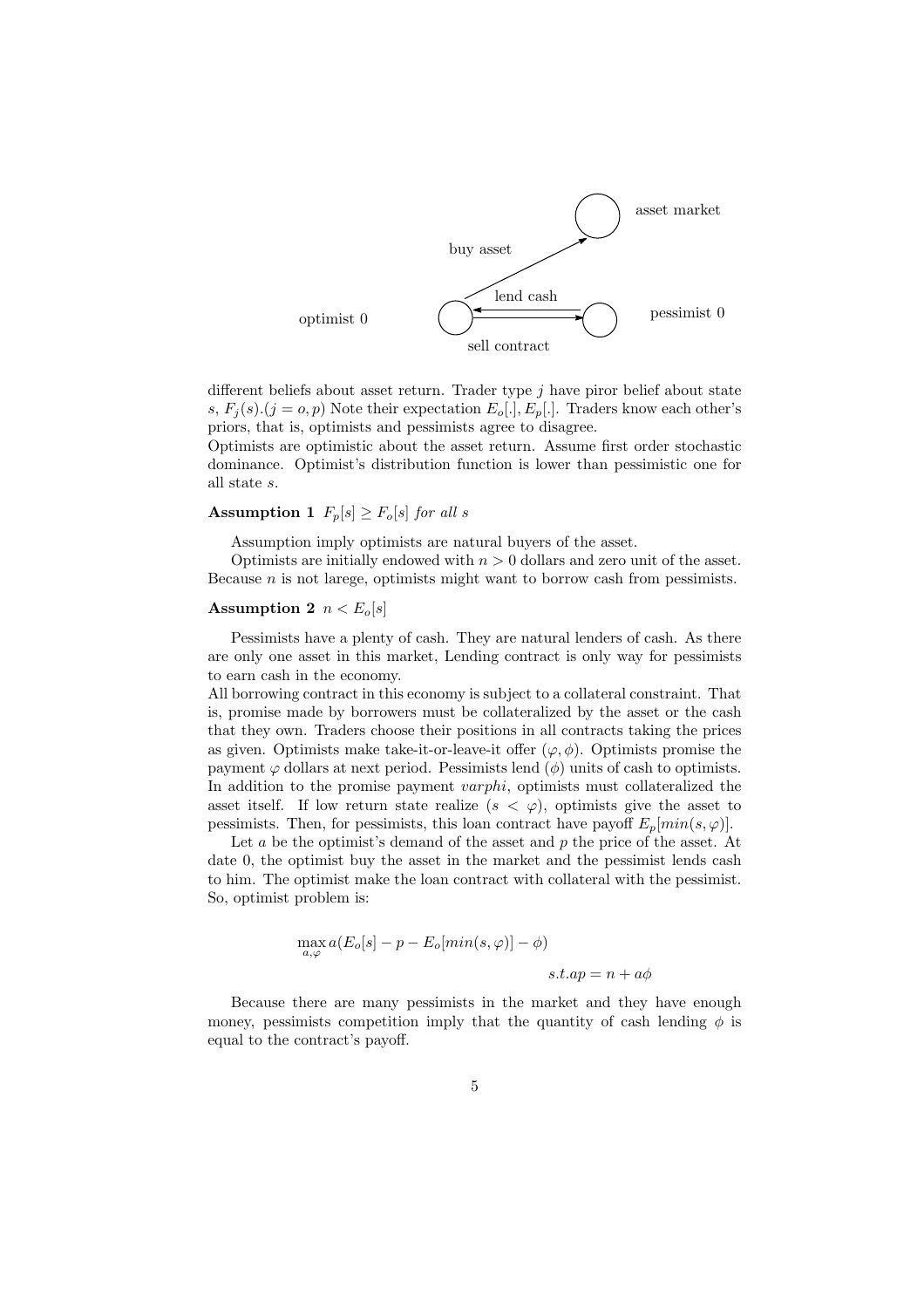

$$
\phi = E_p[\min(s, \varphi)]
$$

So, Optimist solve their problem:

$$
\max_{a,\varphi} aE_o[s] - aE_o[\min(s,\varphi)]
$$
  

$$
s.t.ap = n + aE_p[\min(s,\varphi)]
$$

By calculating, asset price *p* is caluculated.

$$
p = \int_0^{\varphi} s dF_p + (1 - F_p(\varphi)) \int_{\varphi}^{s^{max}} s \frac{dF_o}{1 - F_o(\varphi)}
$$

Or equivalentry,

$$
p = F_p(\varphi)E_p[s|s < \varphi] + (1 - F_p(\varphi))E_o[\min(s, \varphi)|s \ge \varphi]
$$

Asset supplyn is one, so the budget constraint of the optimist characterizes his asset demand *a*.

$$
p = n + E_p[\min(s, \varphi)]
$$

By these two equations, the equilibrium  $((p, \varphi)$  are determinded.

the first equation has important implication about asset price determinance. If high return state is realized at period 1, the optimist hold the asset. If low return state is realized and the optimist's default occurs, the pessimist hold the asset. The asset return in low states is evaluated by pessimistic belief  $F_p$  and the return in high states is evaluated by optimistic belief *Fo*.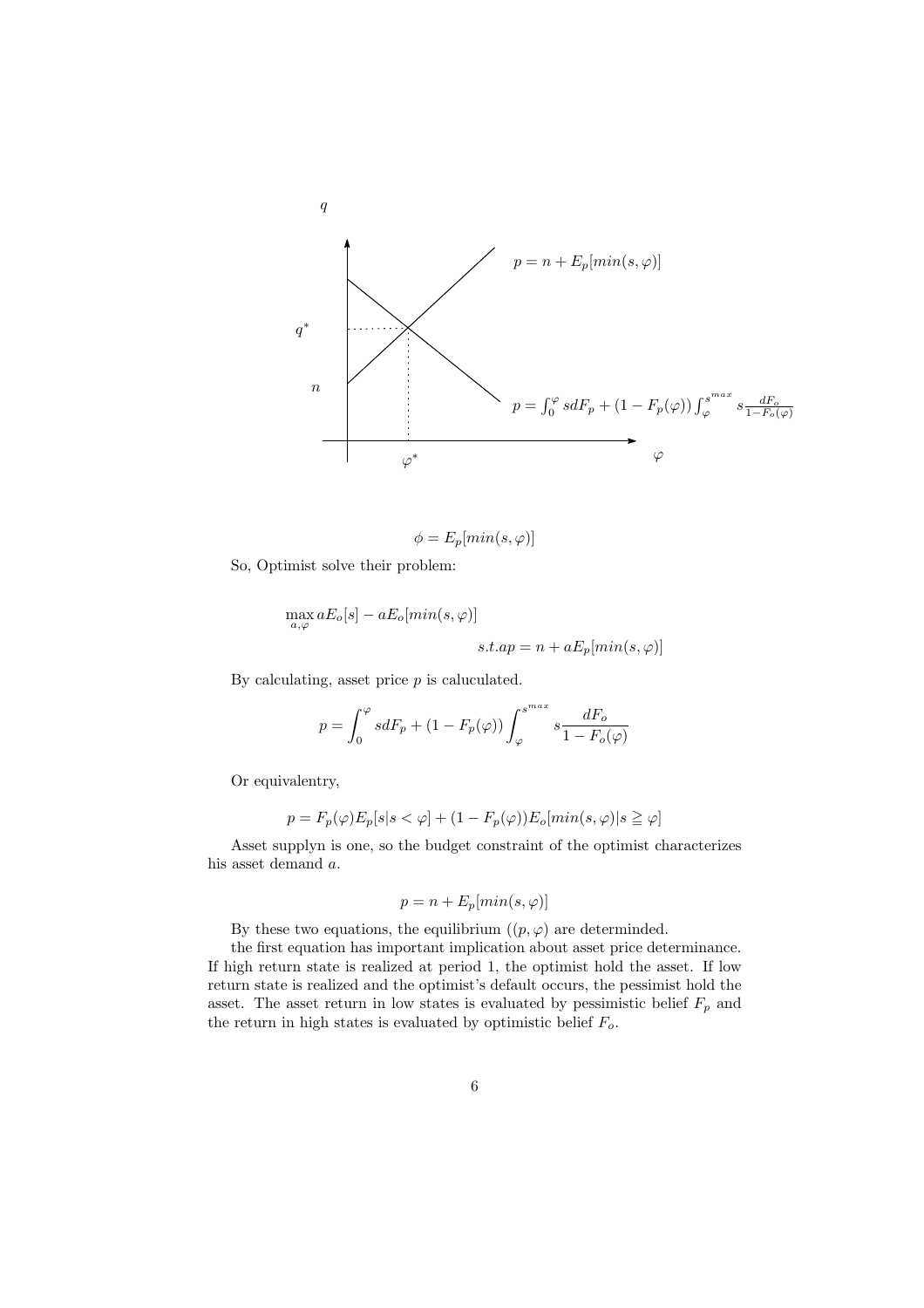

In Miller(1977) and Harrison and Kreps(1978), the asset prices are determinded by the optimistic beliefs. In this case,  $E_o[s]$ . Because the optimist faces the budget constraint, the asset price is influenced by his belief and by pessimistic belief. If the optimist has enough cash or he can borrow cash without limit, the price equal to  $E_o[s]$ .

For the pessimist, their payoff from the loan contract is  $min(s, \varphi)$  at period 1. For assumption, first order stochastic dominance, this payoff is more valuable for optimists:

$$
E_o[\min(s, \varphi)] > E_p[\min(s, \varphi)]
$$

Then, pessimists have incentive to sell the right to receive the payoff at period 1 to some optimists if possible. At next section, multi generation model, i will analyze the case.

## **3 Multi Generation Model**

In this section, i will introduce the new financial technology, "securitization" to Simsek(2013). Pessimists can sell securities, which payoff is backed by loan contracts. At first, i will explain the two generation model. In addition to Simsek's model, there is one more generation. The pessimist who lent cash to the optimist at date 0 can sell a security whose payoff is  $min(s, \varphi)$  at the next date. In the two generation model, i show the asset price is raised by the securitization technology.

#### **3.1 Two Generation Model**

The asset pays *s* dollars at state *s*.  $s \in S = [0, s^{max}]$ . There are two type of traders, optimists and pessimists. Trader type *j* have piror belief about state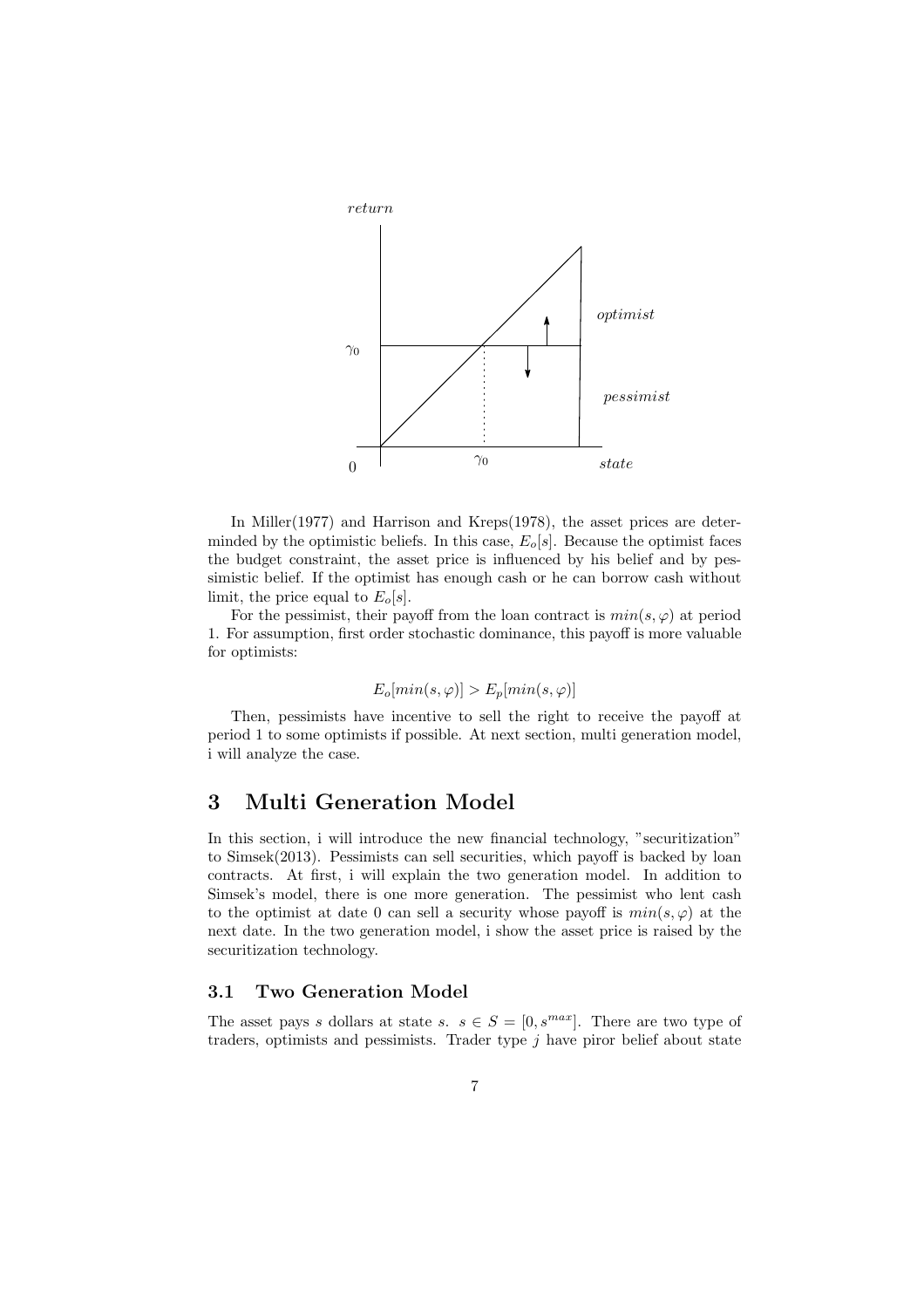

*s*,  $F_i(s)$ .( $j = o, p$ ) Both traders know each other's priors, that is, optimists and pessimists agree to disagree. Assume first order stochastic dominance as one generation model.

Time line is different from Simsek(2013). The asset return is realized at date 2. At date 0, there exists one optimist and chosen pessimist. The asset is supplied to the economy.

At date 1, a new optimist comes and he choose a new pessimist.

At date 2, state *s* is revealed, the asset payoff is distributed a to traders as contracted.

Optimists are initially endowed with  $n > 0$  dollars and zero unit of the asset.

At date 0, the date 0 optimist make a loan contract with the pessimist. The date 0 optimist make take-it-or-leave-it loan contract offer. The loan contract is defined  $(\varphi_0, \phi_0)$ .  $\varphi_0$  is the promise payment by the optimist and the pessimist lends cash  $\phi_0$  to the optimist.

At date 1, there is no asset supply. But One unit of a security is sold in the market.

The date 0 pessimist can securitize the right to receive payoff  $min(s, \varphi)$  at date 1 with price  $q_1$ . Because  $E_o[\min(s, \varphi)] > E_p[\min(s, \varphi)]$ , the date 1 optimist has an incentive to buy this security from the date 0 pessimist. The optimist also has *n* units of cash.

#### **Assumption 3**  $n < E_o[\min(s, \varphi_0)]$

Because  $n < E_o$ [*min*( $s, \varphi_0$ )], the optimist cannot buy the security by his own cash. The date 1 optimist can also borrow cash from the pessimist at date 1 with collateral constraint. Let  $\varphi_1$  and  $\phi_1$  be the promise payment and borrowing cash in the loan contract at date 1.

At date 2, *s* is realized, each optimist receives the asset return and he pays the promised payment to each pessimist as contracted before.

It is natural that  $\varphi_0 > \varphi_1$  in equilibrium. The date 1 optimist borrow cash for buying the security whose payoff  $min(s, \varphi_0)$ .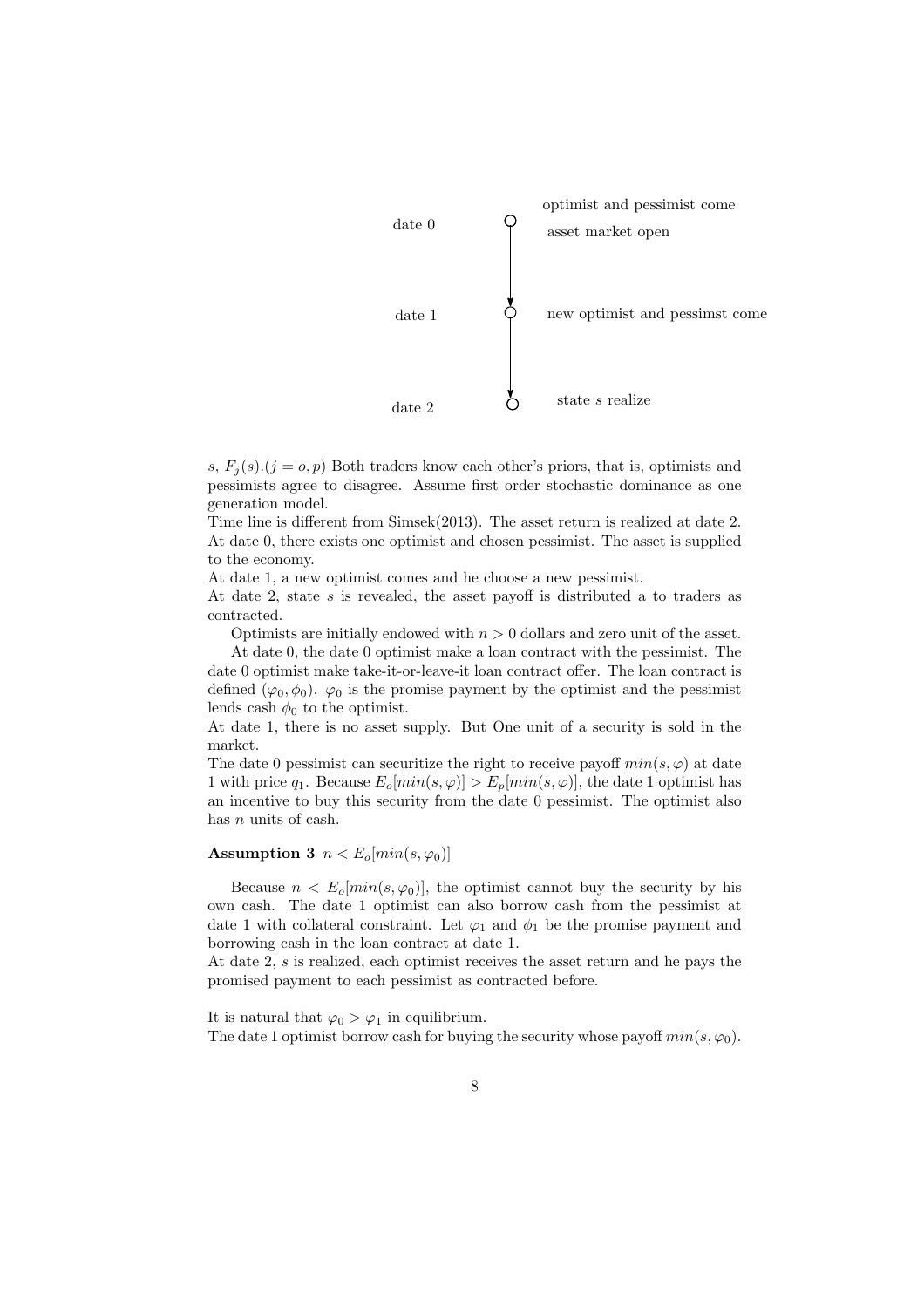

This relation imply the asset return distribution in equilibrium.

If a high return state is realized, the date 0 optimist and the date 1 optimist can pay back the cash to pessimists.

If a medium return state is realized, the date 1 optimist can return cash but the date 0 optimist cannot.

If a low return state realize, both optimists cannot.

The security price  $q_1$  is determinded by the security payment  $min(s, \varphi_0)$  and the contract  $min(s, \varphi_1)$  at date 1. The date 0 optimist chooses their asset position and outstanding debt to solve:

$$
\max_{a_0,\varphi_0} a_0 (E_o[s] - p - E_p[\min(s,\varphi_0)] + \phi_0)
$$
  

$$
s.t. a_0 p = n + a_0 \phi_0
$$

The date 0 pessimist lend cash to the date 0 optimist. The optimist pay  $min(s, \varphi_0)$  to the pessimist if state *s* is realized.

The date 1 optimist's problem can be denoted like the date 0 optimist. The date 1 optimist's problem is:

$$
\max_{a_1,\varphi_1} a_1(E_o[\min(s,\varphi_0)] - q_1 - E_o[\min(s,\varphi_1)] + \phi_1)
$$
  

$$
s.t. a_1q_1 = n + a_1\phi_1
$$

The problem is similar to Simsek's model.

In one generation model, the asset return is *s*. In this time, security payoff is  $min(s, \varphi_0)$ . By substituting  $min(s, \varphi_0)$  to *s* and  $q_1$  to *p*, this is just the optimist's problem in Simsek(2013).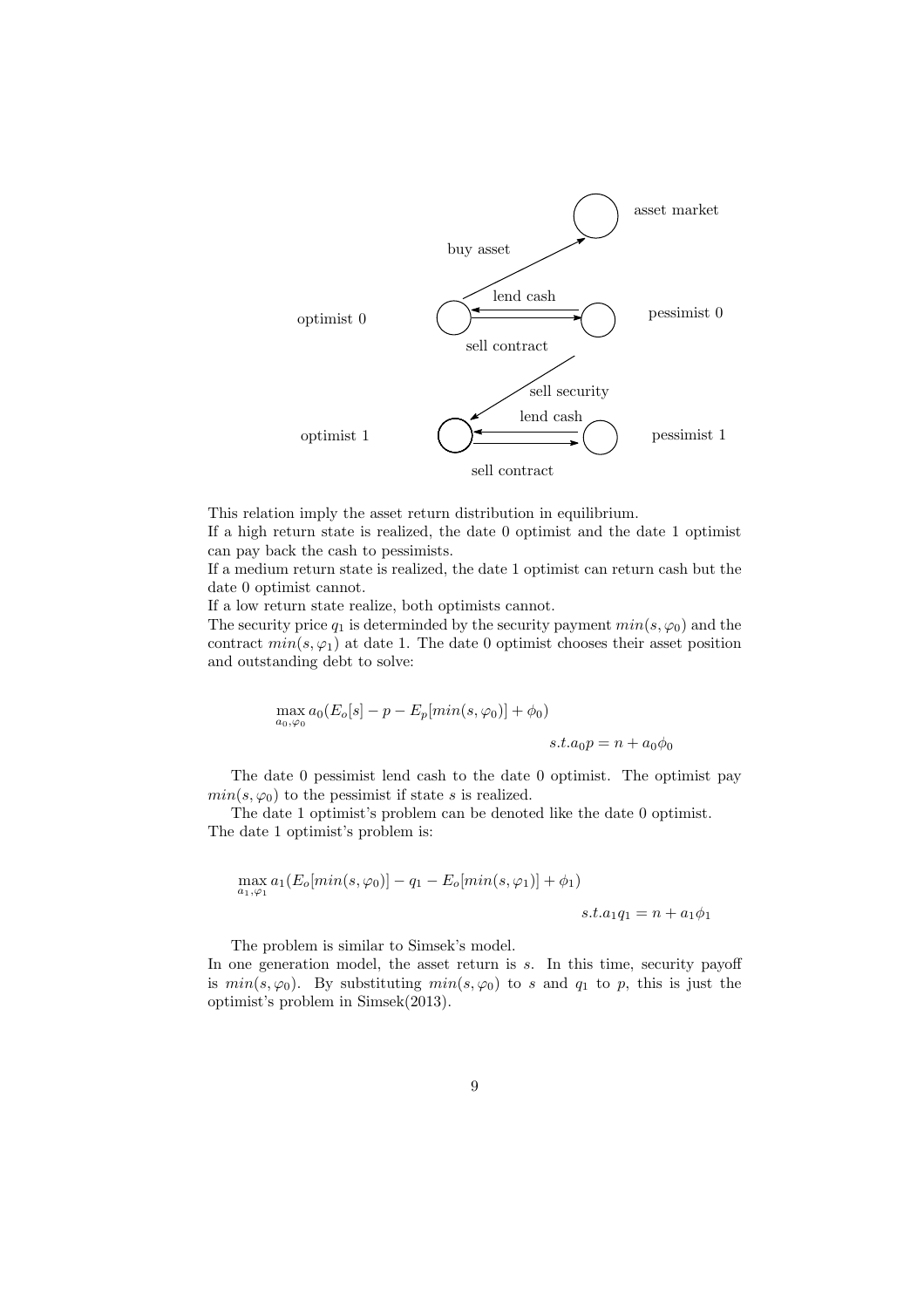

Because there are many pessimists in the market and they have enough money at date 1, pessimists competition imply that the quantity of cash lending  $\phi_1$  is equal to the contract's payoff.

$$
\phi_1 = E_p[\min(s, \varphi_1)]
$$

At date 0, there are many pessimists. The pessimist who lend cash to the date 0 optimist can sell the security at date 1 with price  $q_1$ . Pessimists' competition imply no arbitrage condition.

$$
\phi_0=q_1(\varphi_0)
$$

Then, the date 0 optimist problem is rewritten.

$$
\max_{a_0,\varphi_0} a(E_o[s] - p - E_o[\min(s, \varphi_0)] + q_1)
$$
  

$$
s.t. a_0p = n + a_0q_1(\varphi_0)
$$

The date 1 optimist problem is rewritten:

$$
\max_{a_1,\varphi_1} a_1(E_o[\min(s,\varphi_0)] - q_1 - E_o[\min(s,\varphi_1)] + E_p[\min(s,\varphi_1)])
$$
  

$$
s.t. a_1q_1 = n + a_1E_p[\min(s,\varphi_1)]
$$

By solving the each date optimist problem, equilibrium  $(\varphi_0, \varphi_1, q_1, p)$  are caluculated. From the date 1 optimist problem, given  $\varphi_0$ , the security price  $q_1(\varphi_1)$  is:

$$
q_1=\int_0^{\varphi_1}s dF_p+(1-F_p(\varphi_1))\int_{\varphi_1}^{s^{max}}min(s,\varphi)\frac{dF_o}{1-F_o(\varphi_1)}
$$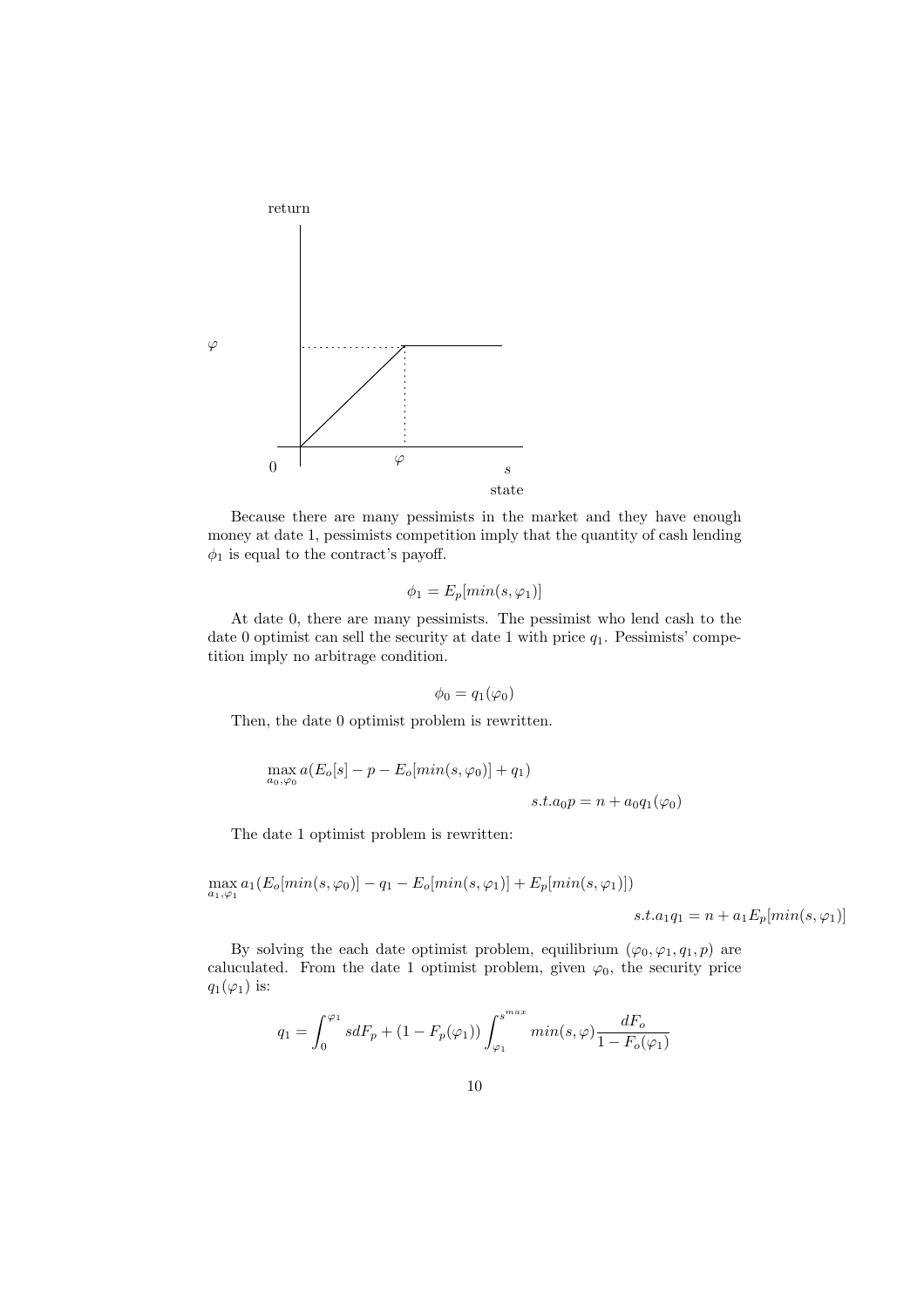

Or equivalentry,

$$
q_1 = F_p(\varphi_1)E_p[s|s < \varphi_1] + (1 - F_p(\varphi_1))E_o[\min(s, \varphi_0)|s \ge \varphi_1]
$$

This formula shows that optimism is asymmetrically disciplined in equilibrium like Simsek(2013). Pessimistic beliefs assess the value of the asset conditional on default, while optimistic beliefs are used to assess the value of the asset conditional on no default. By considering asset payoff  $min(s, \varphi_1)$  instead of *s*, this is the same expression in Simsek(2013).

If asset return exceed  $\varphi_1$ , the date 1 optimist can repay the loan payment to the date 1 pessimsit. But if not, the date 1 optimist must give the security to the date 1 pessimist. So, this formula imply that low return state is evaluated by pessimist and high return state is evaluated by optimist just like asset price of one generation model.

The security supply is one, so the budget constraint of problem characterizes optimists' asset demand:

$$
q_1 = n + E_p[\min(s, \varphi_1)]
$$

These two equations determine the equilibrium  $q_1$  and  $\varphi_1$ . By backward induction, the date 0 optimist problem can be solved.

$$
p=q_1+\frac{1-F_p(\varphi_0)}{1-F_o(\varphi_0)}\int_{\varphi_0}^{s^{max}}sdF_o
$$

Because asset supply is one, supply function is written: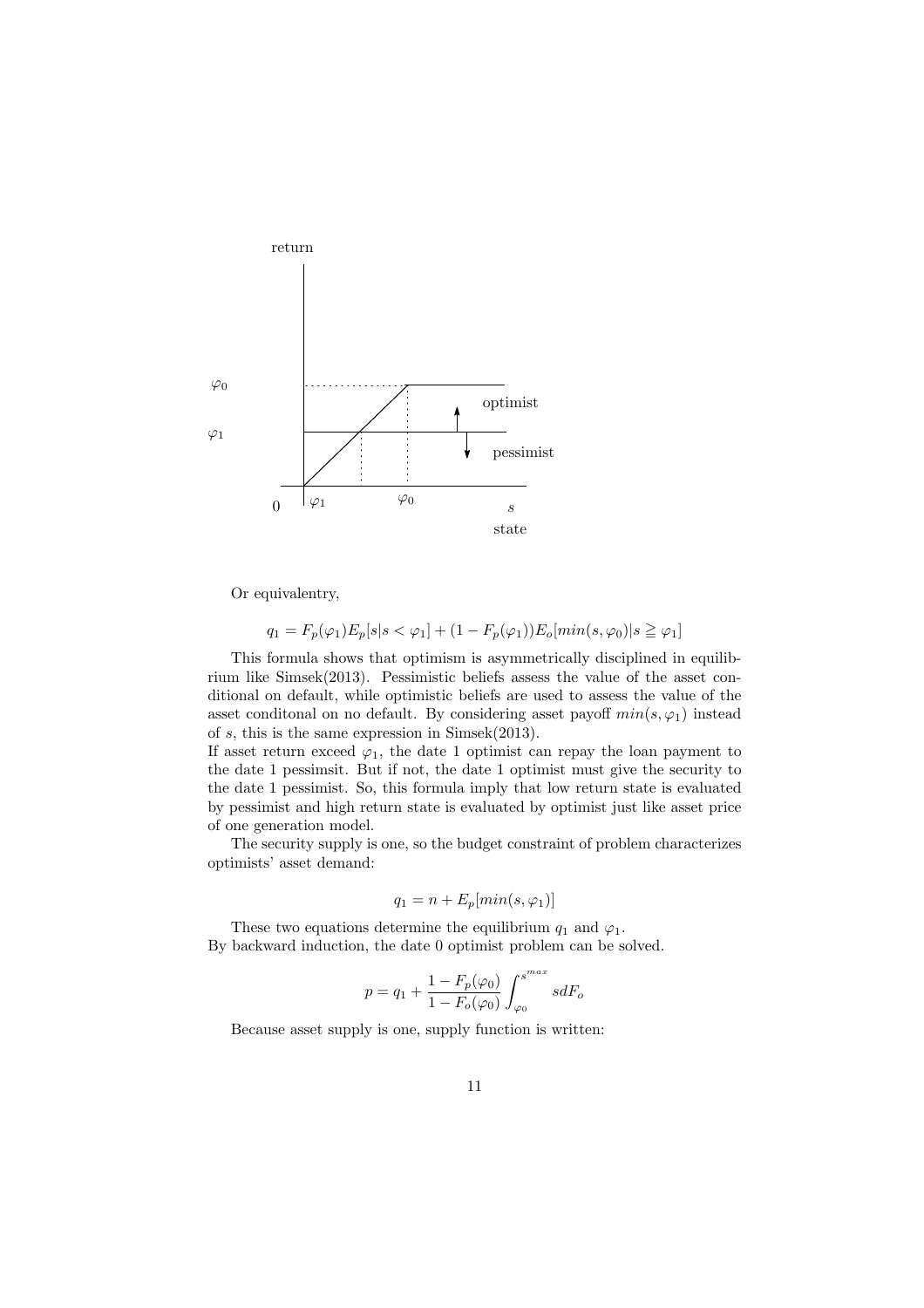$$
p = n + q_1(\varphi_0)
$$

These two equation determine the equilibrium  $p$  and  $\varphi_0$ .

Let  $p<sup>S</sup>$  be the asset price of one generation model. Next proposition show the asset price at two generation model gets higher than Simsek's price.

**proposition 1** *In two generations case, the asset price exceeds the asset price of one generation case:*  $p > p^S$ 

**Proof 3.1** *From the date 0 optimist problem, the asset price at two generation model:*

$$
p=q_1+\frac{1-F_p(\varphi_0)}{1-F_o(\varphi_0)}\int_{\varphi_0}^{s^{max}}sdF_o
$$

*From the date 1 optimist problem, the security price q*1*:*

$$
q_1 = \int_0^{\varphi_1} s dF_p + (1 - F_p(\varphi_1)) \int_{\varphi_1}^{s^{max}} min(s, \varphi_0) \frac{dF_o}{1 - F_o(\varphi_1)}
$$

*These two equations imply that the asset price p is rewritten:*

$$
p=\int_0^{\varphi_1}sdF_p+\frac{1-F_p(\varphi_1)}{1-F_o(\varphi_1)}\int_{\varphi_1}^{s^{max}}sdF_o
$$

*If*  $\varphi_1 < \varphi$  ( $\varphi$  *is the loan promise from Simsek(2013)), the asset price is higher than Simsek(2013).*

*From the date 1 optimist's budget constraint:*

$$
q_1 = n + E_p[\min(s, \varphi_1)]
$$

*From the date 0 optimist's budget constraint:*

 $p = n + q_1$ 

*These two equations imply the asset price p:*

$$
p = 2n + E_p[\min(s, \varphi_1)]
$$

*Assume*  $\varphi_1 \geq \varphi$ *. Two budget constraints imply:* 

$$
p = 2n + E_p[\min(s, \varphi_1)] \ge 2n + E_p[\min(s, \varphi)] \ge n + E_p[\min(s, \varphi)] = p^S
$$

*This is contradicted by the price formulation. Then,*  $\varphi_1$  *is smaller than*  $\varphi$ *and*  $p > p^S$ .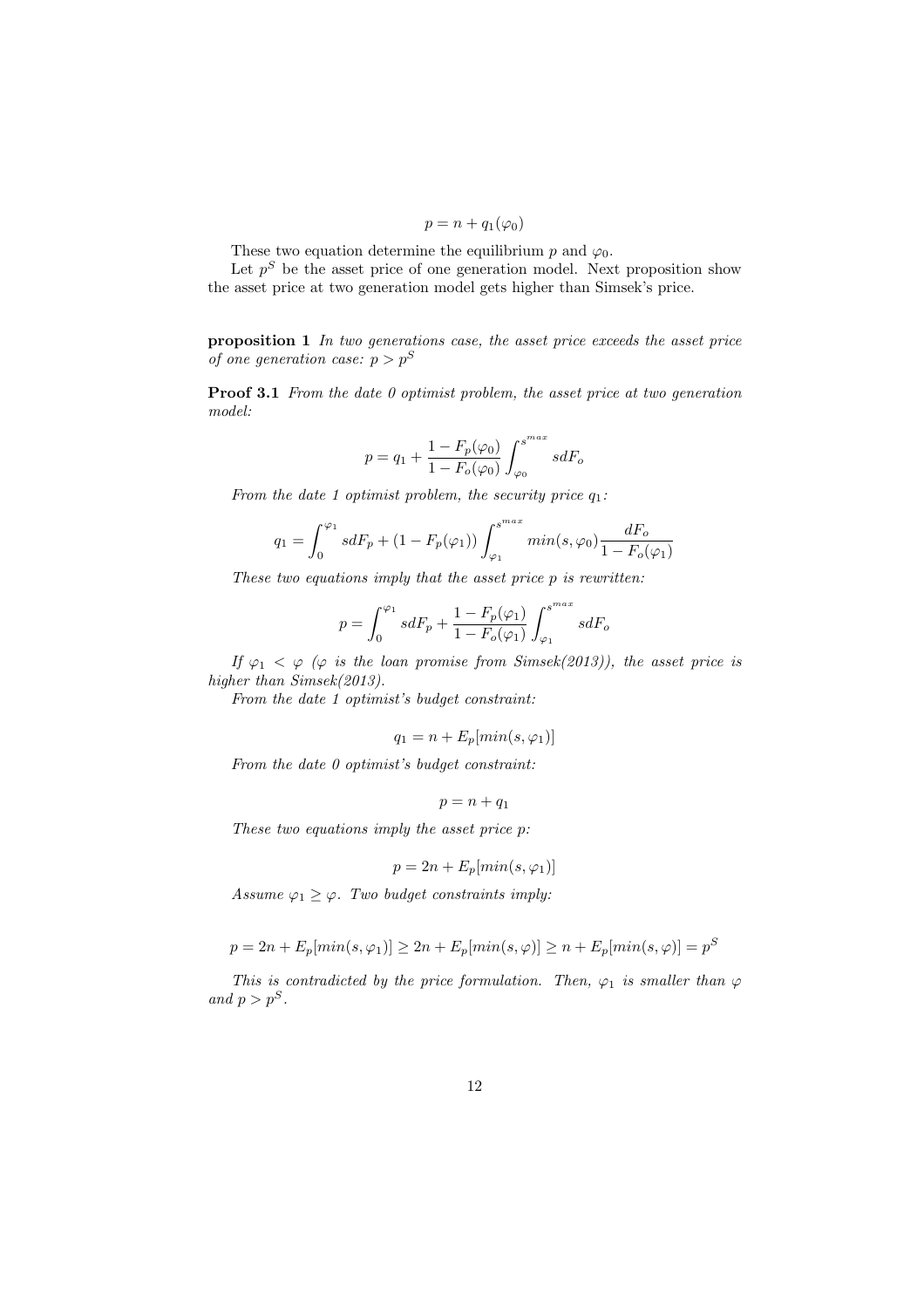

The proposition show the asset price at date 0 is larger than Simsek(2013). For the date 0 pessimist, lending cash to optimist is very profitable investment. By making loan contract, the pessimist can sell security at date 1. That is, pessimist has speculative incentive for loan contract.

In one generation model, high asset return states( $s > \varphi$ ) are evaluated by optimistic belief and low return states  $(s < \varphi)$ are evaluated by pessimistic belief.

In two generation model,  $\varphi_1 < \varphi$ . High states upper than  $\varphi_1$  are evaluated by optimists.

Optimistic belief dominates wider area of asset return than Simsek(2013).

#### **3.2 Multi Generation Model**

If security market is large and the security technology evolve, more investor participate this scheme. The scheme can be extended by a simple way. In this section, i will introduce multi generation model.

This is multi date or multi generation model. The asset state is realized at date *T* (*T* is some large natural number). At date 0, the date 0 optimist buys the asset and he borrows cash from the pessimist. The date 0 pessimist securitize the loan and make a new security that pay  $min(s, \varphi_0)$ . the date 1 optimst buy the security and he borrow cash from a new pessimist at period 1. The date 1 pessimist also securitizes the loan contract and he sells the new security to new optimist at period 2.

From date  $(t=1,2,3, ...)$ , the date t optimist borrows cash from the date t pessimist. He buys the security that is securitized by the date t-1 pessimist with price  $q_t$ . The date t pessimist also securitizes the loan contract that is made with the date t optimist and he sells it to the date  $t+1$  optimist with price  $q_{t+1}$ . The date t loan contract is defined by  $(\varphi_t, \phi_t)$ . The date t optimist promises the payment  $\varphi_t$  at date *T* and the date t pessimist lends cash  $\phi_t$  to him.

Because the optimist collateralizes the security whose payoff is  $min(s, \varphi_{t-1}),$ the contract's payment is  $min(s, \varphi_t)$ .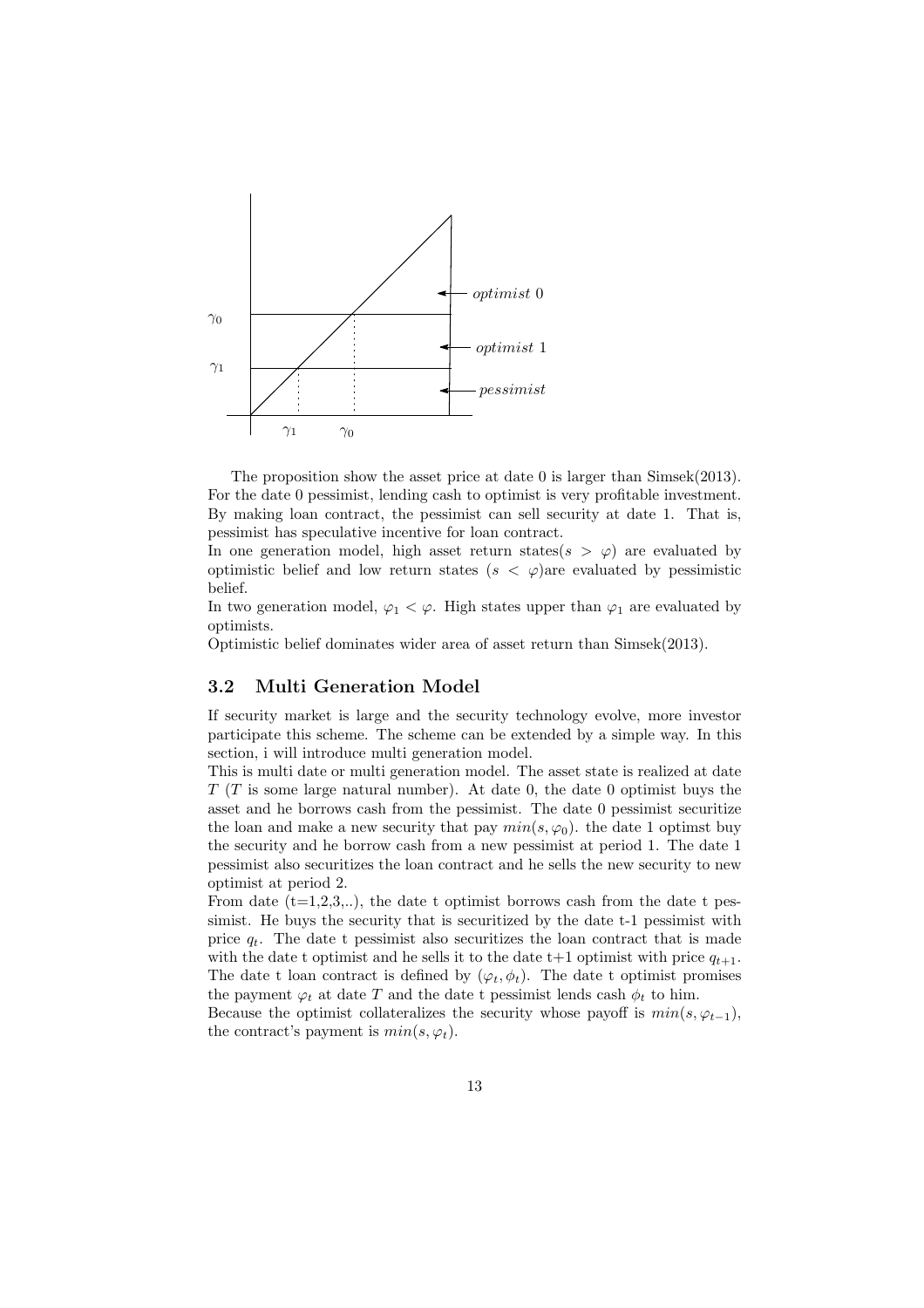

At each date  $T - 1 > t \geq 0$ , there are many pessimists and they compete with each other. The date t pessimist can sell the loan contract to the date  $t+1$ optimist with price  $q_{t+1}$ . Then, no arbitrage condition determine the level of lending  $\phi_t$ .

$$
\phi_t = q_{t+1}(\varphi_t)
$$

At date  $T-1$ , the pessimist cannot sell the loan contract at next date  $T$ . So, his no arbitrage condition:

$$
\phi_{T-1} = E_p[\min(s, \varphi_{T-1})]
$$

The each date optimist problem is written like two generation model. The date t optimist problem is written( $t \geq 1$ ) :

$$
\max_{a_t, \varphi_t} [E_o[\min(s, \varphi_{t-1})] - q_t - a_t E_o[\min(s, \varphi_t)] + \phi]
$$
  
s.t.  $a_t q_t = n + a_t \phi_t$ 

The date 0 optimist problem:

$$
\max_{a_0,\varphi_0} a_0 [E_o[s] - p - E_o [min(s, \varphi_0)] + \phi_0]
$$
  

$$
s.t. a_0 p(\varphi_0) = n + a_0 \phi_0
$$

By solving optimists problem, pessimists no-arbitrage condition, the equlibrium price is determined.

**Definition 3.2** Given  $n, F_o, F_p$ , equilibrium prices  $(p^*, \{q^*_t\}_{t=1,2...T-1})$  and  $\{(\gamma^*_t, a^*_t, \phi^*_t)\}_{t=0,1...T-1}$ *satisfy the following conditions.*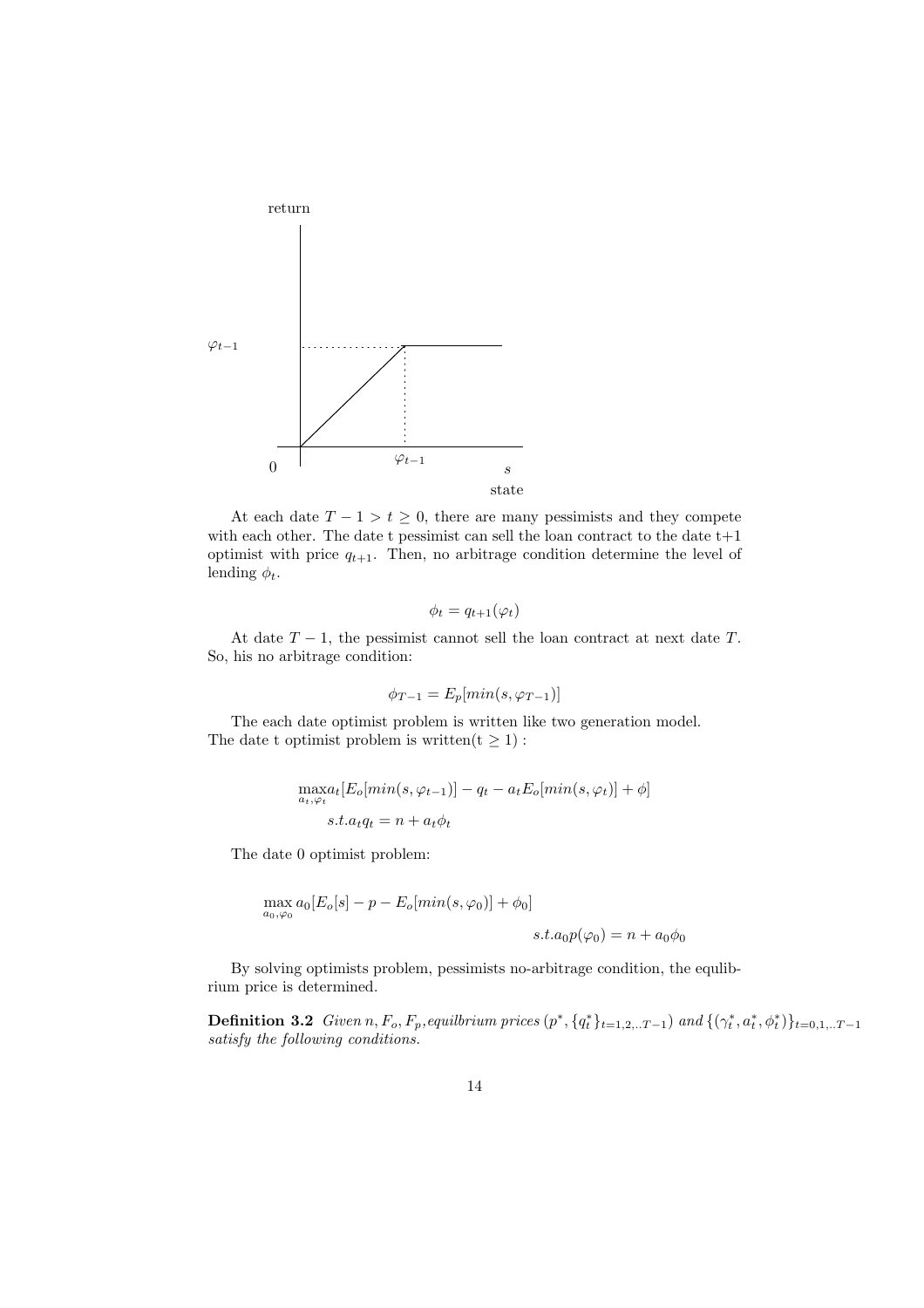- *Given*  $(p^*, q_t^*, \phi_t^*)$ , the optimist at each period solve the problem by  $(a_t^*, \gamma_t^*)$ .
- Given  $(p^*, q_t^*, \phi_t^*)$ , the cometition among pessimists imply  $\phi_t^* = q_{t+1}^*(\gamma_t)$ .
- *Market clearing condition at each date*  $a_t^* = 1$  *for all t.*

Next proposition show the security price is evaluated by the optimistic belief and the next date security price.

**Proposition 3.3** *In equlibrium, the security price at date t:*

$$
q_t = q_{t+1} + \frac{1 - F_p(\varphi_{T-1})}{1 - F_o(\varphi_{T-1})} \int_{\varphi_t}^{s^{max}} min(s, \varphi_t) dF_o
$$

*The security price at date*  $T-1$ *:* 

$$
q_{T-1} = \int_0^{\varphi_{T-1}} s dF_p + \frac{1 - F_p(\varphi_{T-1})}{1 - F_o(\varphi_{T-1})} \int_{\varphi_{T-1}}^{s^{max}} min(s, \varphi_{T-2}) dF_o \tag{1}
$$

*The equlibrium date t promise payment*  $\varphi_t$ *, the asset price p and the security price q<sup>t</sup> are caluculated by the date t optimist problem, the date t pessimist competition and the market clearing condition*  $(a_t = 1)$ *.* 

**Proof 3.4** *From the date T-1 pessimist competition:*

$$
\phi_{T-1} = E_p[\min(s, \varphi_{T-1})]
$$

*The date T-1 optimist problem is rewritten:*

$$
\max_{a_{T-1}, \varphi_{T-1}} a_{T-1} [E_o[\min(s, \varphi_{T-2})] - q_{T-1} - E_o[\min(s, \varphi_{T-1})] + E_p[\min(s, \varphi_{T-1})]]
$$

 $s.t. a_{T-1}q_{T-1} = n + a_{T-1}E_p[\min(s, \varphi_{T-1})]$ 

*By solving the problem, the date T-1 security price is caluculated:*

$$
q_{T-1} = \int_0^{\varphi_{T-1}} s dF_p + \frac{1-F_p(\varphi_{T-1})}{1-F_o(\varphi_{T-1})} \int_{\varphi_{T-1}}^{s^{max}} min(s,\varphi_{T-2}) dF_o
$$

*From the date t pessimist competition:*

$$
\phi_t = q_{t+1}(\varphi_t)
$$

*The date t optimist problem is rewritten:*

$$
\max_{a_t, \varphi_t} [E_o[\min(s, \varphi_{t-1})] - q_t - E_o[\min(s, \varphi_t)] + q_{t+1}]
$$
  
s.t.  $a_t q_t = n + a_t q_{t+1}(\varphi_t)$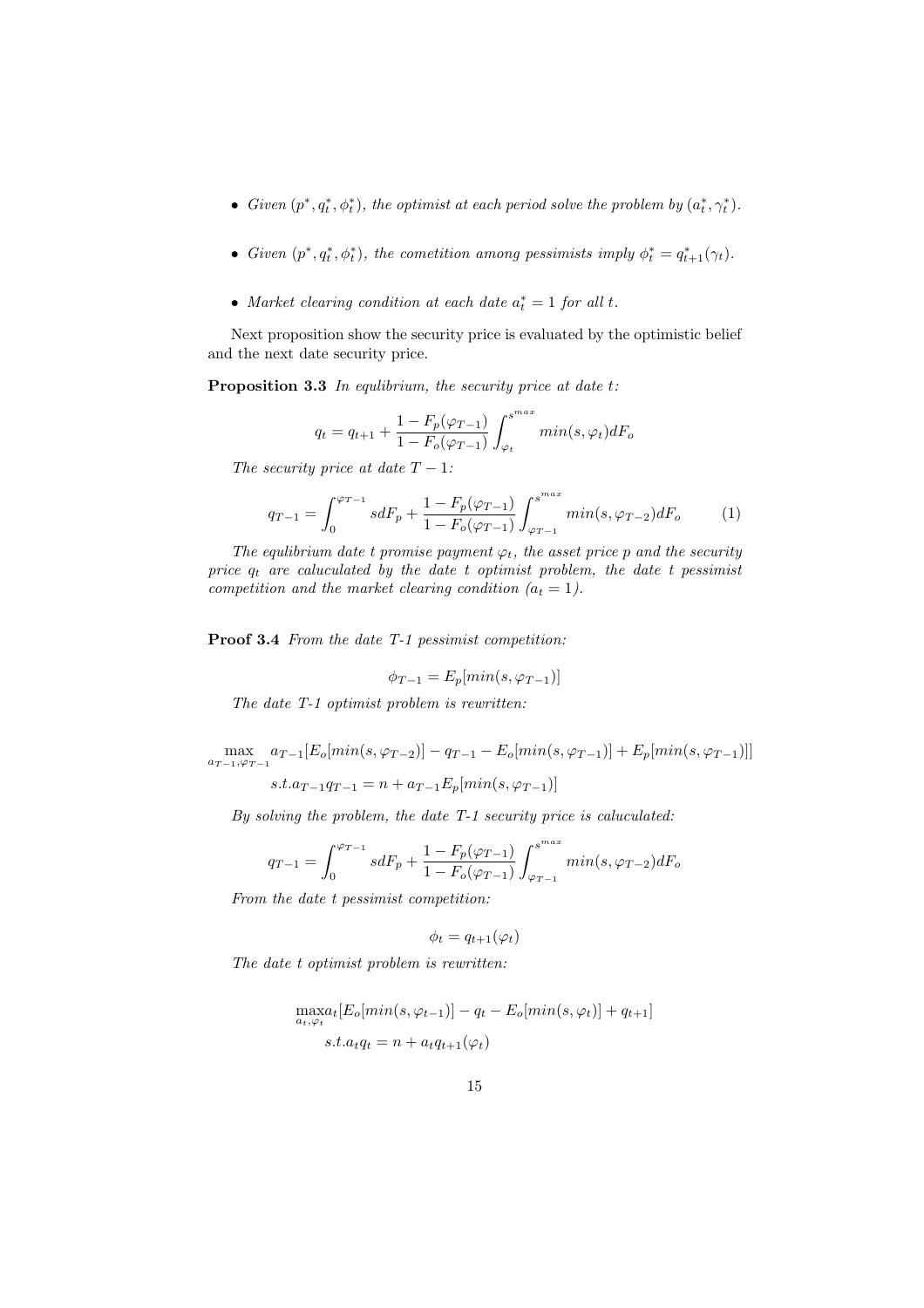

*By solving the problem, date t price is calculated:*

$$
q_t = q_{t+1} + \frac{1 - F_p(\varphi_{T-1})}{1 - F_o(\varphi_{T-1})} \int_{\varphi_t}^{s^{max}} min(s, \varphi_t) dF_o
$$

The security price equation imply that the security return area is divided into two partitions. The return area above  $\varphi_t$  is evaluated by the date t optimist and the area under  $\varphi_t$  is evaluated by the next date security price  $q_{t+1}$ .

The asset price is caluculated by solving the date 0 optimist problem. From the date 0 pessimists competition:

quation  $\phi_0 = q_1(\varphi_0)$ quation

The date 0 optimist problem is rewritten:

$$
\max_{a_0,\varphi_0} [E_o[\min(s,\varphi_0)] - p - E_o[\min(s,\varphi_0)] - q_1]
$$
  
s.t. $a_0p = n + a_0q_1(\varphi_0)$ 

This problem and market clearing condition at date  $0$  ( $a_0 = 1$ ) determine the equlibrium asset price *p*.

In equlibrium, the asset price *p*:

$$
p = \int_0^{\varphi_{T-1}} s dF_p + \frac{1 - F_p(\varphi_{T-1})}{1 - F_o(\varphi_{T-1})} \int_{\varphi_{T-1}}^{s^{max}} s dF_o
$$

**Proof 3.5** *From the date 0 optimist problem:*

$$
p=q_1+\frac{1-F_p(\varphi_0)}{1-F_o(\varphi_0)}\int_{\varphi_0}^{s^{max}}sdF_o
$$

*From the security price at date 1:*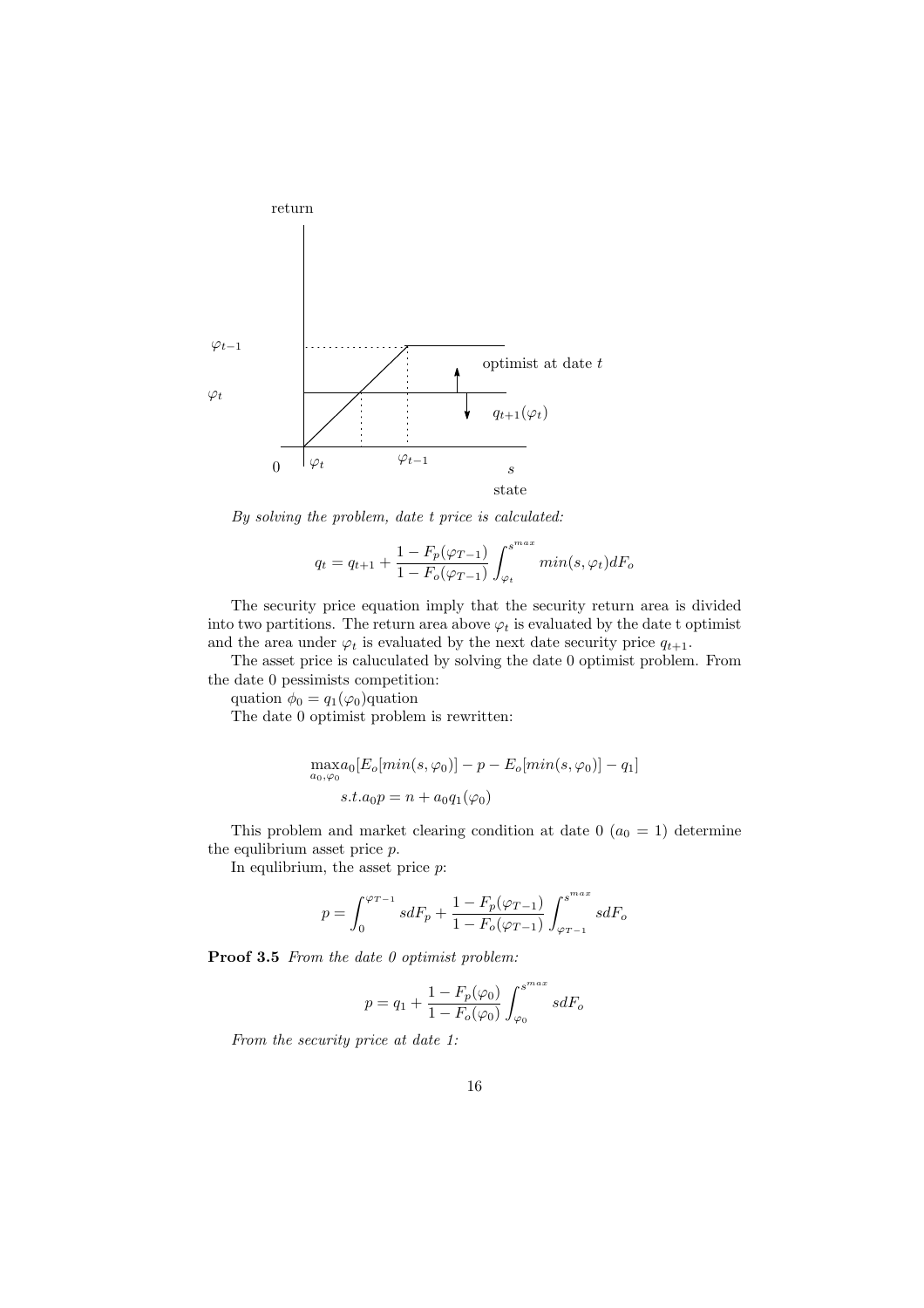$$
q_1 = q_2 + \frac{1 - F_p(\varphi_1)}{1 - F_o(\varphi_1)} \int_{\varphi_1}^{s^{max}} min(s, \varphi_0) dF_o
$$

*By repeating the recursive calculation:*

$$
q_1 = \int_0^{\varphi_{T-1}} s dF_p + \frac{1-F_p(\varphi_{T-1})}{1-F_o(\varphi_{T-1})} \int_{\varphi_{T-1}}^{s^{max}} min(s,\varphi_0) dF_o
$$

*By substituting the equation to q*1*, the asset price p:*

$$
p=\int_0^{\varphi_{T-1}}s dF_p+\frac{1-F_p(\varphi_{T-1})}{1-F_o(\varphi_{T-1})}\int_{\varphi_{T-1}}^{s^{max}}s dF_o
$$

The asset price *p* depends on the promise payment at date  $T-1$ ,  $\varphi_{T-1}$ . The asset return areas upper than  $\varphi_{T-1}$  are evaluated by optimistic belief. If  $\varphi_{T-1}$ is low, the asset price is high.

The security payoff at date *t* is  $min(s, \varphi_{t-1})$ . The date *t* optimist has cash *n*. If  $E_o[\min(s, \varphi_{t-1})] \leq n$ , the optimist can buy the security without the loan contract. Assume there is the date *t* when  $E_o[\min(s, \varphi_{t-1})] \leq n$  in equilibrium. Let *t*' be the first date when *n* exceeds  $E_o[\min(s, \varphi_{t'-1})]$ . After  $t' + 1$ , there is no security supply. The optimists need not to make loan contract with the pessimists. At date t'. the sequlity price is simply equal to the optimistic expected return:

$$
q_{t'} = E_o[\min(s, \varphi_{t'-1})]
$$

Because the optimist does not need to make the loan contract, the promise payment  $\varphi_{t'} = 0$ . After date  $t'$ , there is no security supply in the market. Then, the security price  $t > t'$  is equal to zero. The date t  $(t > t')$  optimist does not make the loan contract. The promise payment at date  $t \geq t'$ .

$$
\varphi_t=0
$$

If the date  $t'$  exists, the maximum asset price is determinded. If  $T$  is large, the assset price is as high as the asset price of Harrison and Kreps(1978).

**Proposition 3.6** *If*  $T$  *is large enough* $(T - 1 \geq t')$ *, the equlibrium asset price is equal to Harrison and Kreps(1978):*

$$
p = E_o[s]
$$

**Proof 3.7** At date t', the optimist buy the security by his cash. The security *price is equal to the optimistic expectation.*

$$
q_{t'} = E_o[\min(s, \varphi_{t'-1})]
$$

*The date*  $t' - 1$  *optimist problem:*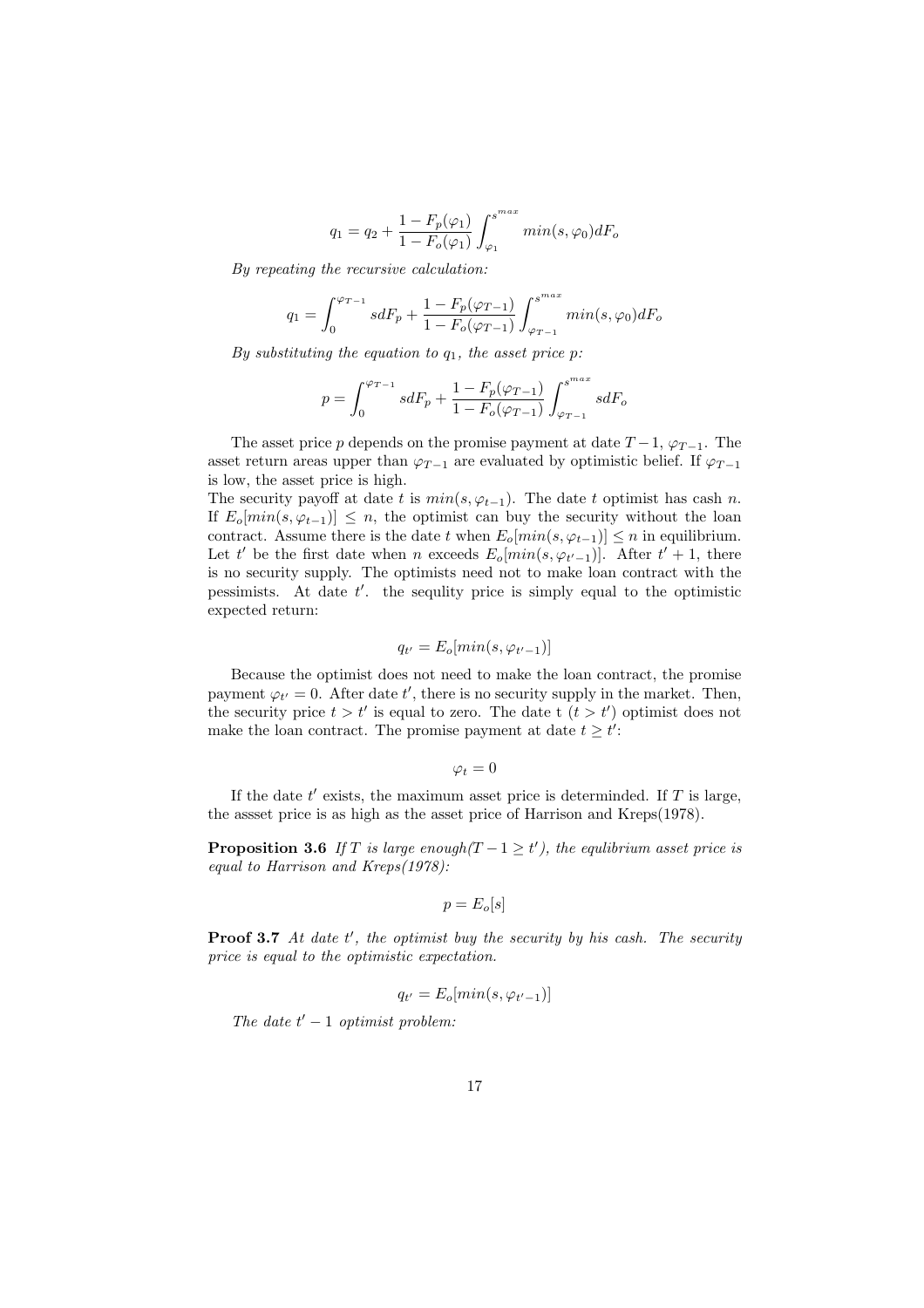$\max_{a_{t'-1}, \varphi_{t'-1}} a_{t'-1} [E_o[\min(s, \varphi_{t'-2})] - q_{t'-1} - E_o[\min(s, \varphi_{t'-1})] + E_o[\min(s, \varphi_{t'-1})]$ *s.t.a<sup>t</sup>*

$$
s.t. a_{t'-1}q_{t'-1}(\varphi_{t'-2}) = n + a_t E_o[\min(s, \varphi_{t'-1})]
$$

*By solving the problem:*

$$
q_{t'-1} = \int_0^{\varphi_{t'-1}} s dF_o + (1 - F_o(\varphi_{t'-1})) \int_{\varphi_{t'-1}}^{s^{max}} \min(s, \varphi_{t'-2}) \frac{dF_o}{1 - F_o(\varphi_{t'-1})}
$$
  
=  $E_o[\min(s, \varphi_{t'-1})]$ 

*By repeating backward induction, the security price at date*  $t' > t > 0$ :

$$
q_t = E_o[\min(s, \varphi_{t-1})]
$$

*The date 0 optimist problem:*

$$
\max_{a_0,\varphi_0} a_0 [E_o[s] - p - E_o[\min(s, \varphi_0)] + E_o[\min(s, \varphi_0)]]
$$
  

$$
s.t. a_0 p(\varphi_0) = n + a_t E_o[\min(s, \varphi_0)]
$$

*By solving the problem, the asset price p:*

$$
p = E_o[\min(s, \varphi_0)] + \frac{1 - F_o(\varphi_0)}{1 - F_o(\varphi_0)} \int_{\varphi_0}^{s^{\max}} s dF_o
$$

$$
= E_o[s]
$$

From theorem 1, the asset price *p*:

$$
p=\int_0^{\varphi_{T-1}}s dF_p +\frac{1-F_p(\varphi_{T-1})}{1-F_o(\varphi_{T-1})}\int_{\varphi_{T-1}}^{s^{max}}s dF_o
$$

By substituting  $\varphi_{T-1} = 0$  to this equation, the asset price is equal to  $E_o[s]$ . The asset price is valued by the optimistic belief.

At time *T*, the state *s* is realized.  $s^{max} > \varphi_1 > \varphi_2 > ... > \varphi_{t'-1} > s^{min}$ . Let  $t^*$  satisfying  $\varphi_{t^*-1} > s > \varphi^{t^*}$ . The realized payoff for the date *t* optimist is:

1.  $t < t^*$ : 0 2.  $t = t^* : s - \varphi_{t^*}$ 3.  $t' \geq t > t^*$ :  $\varphi_t^* - \varphi_{t^*+1}$  $4. \, t > t' : 0$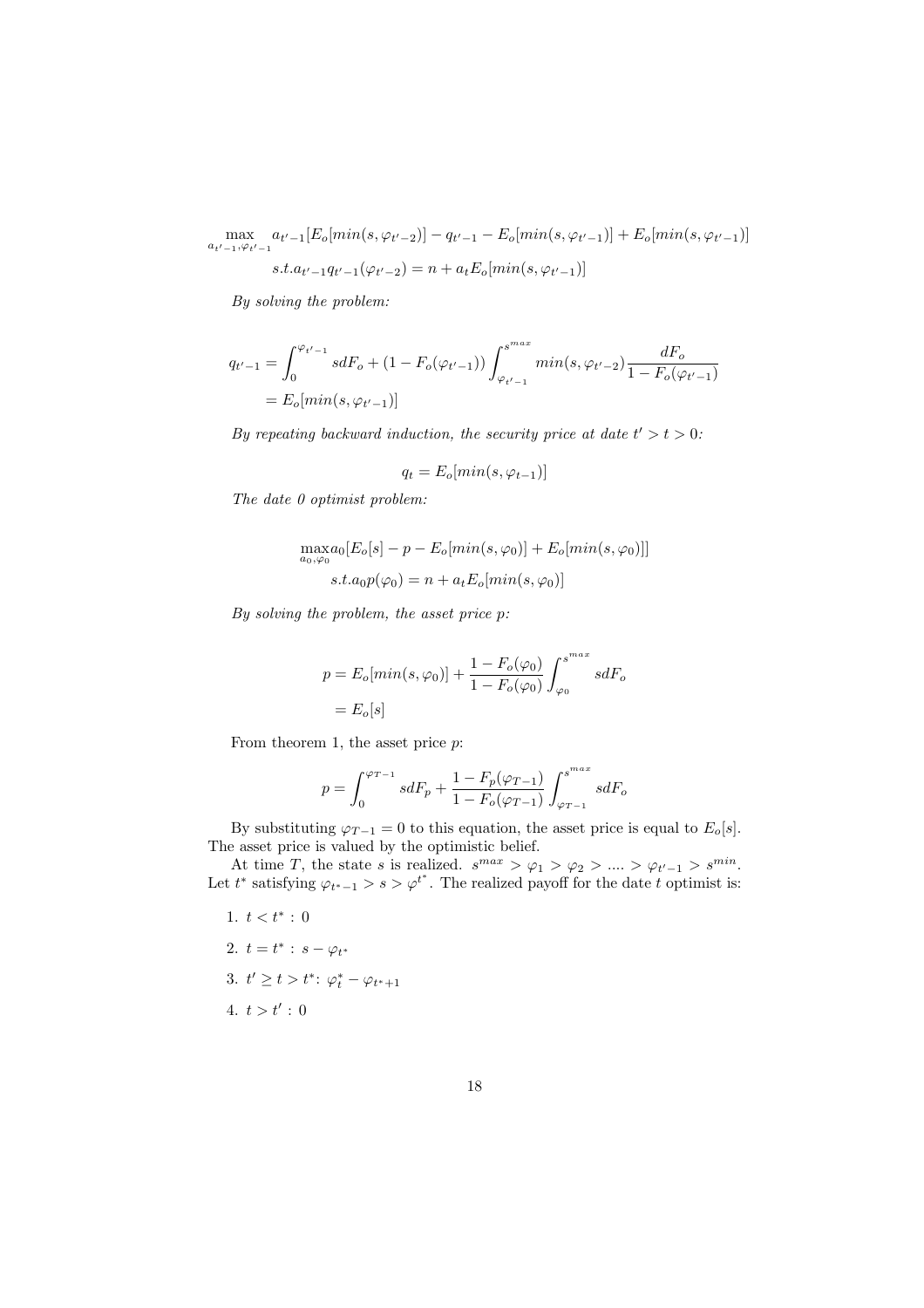

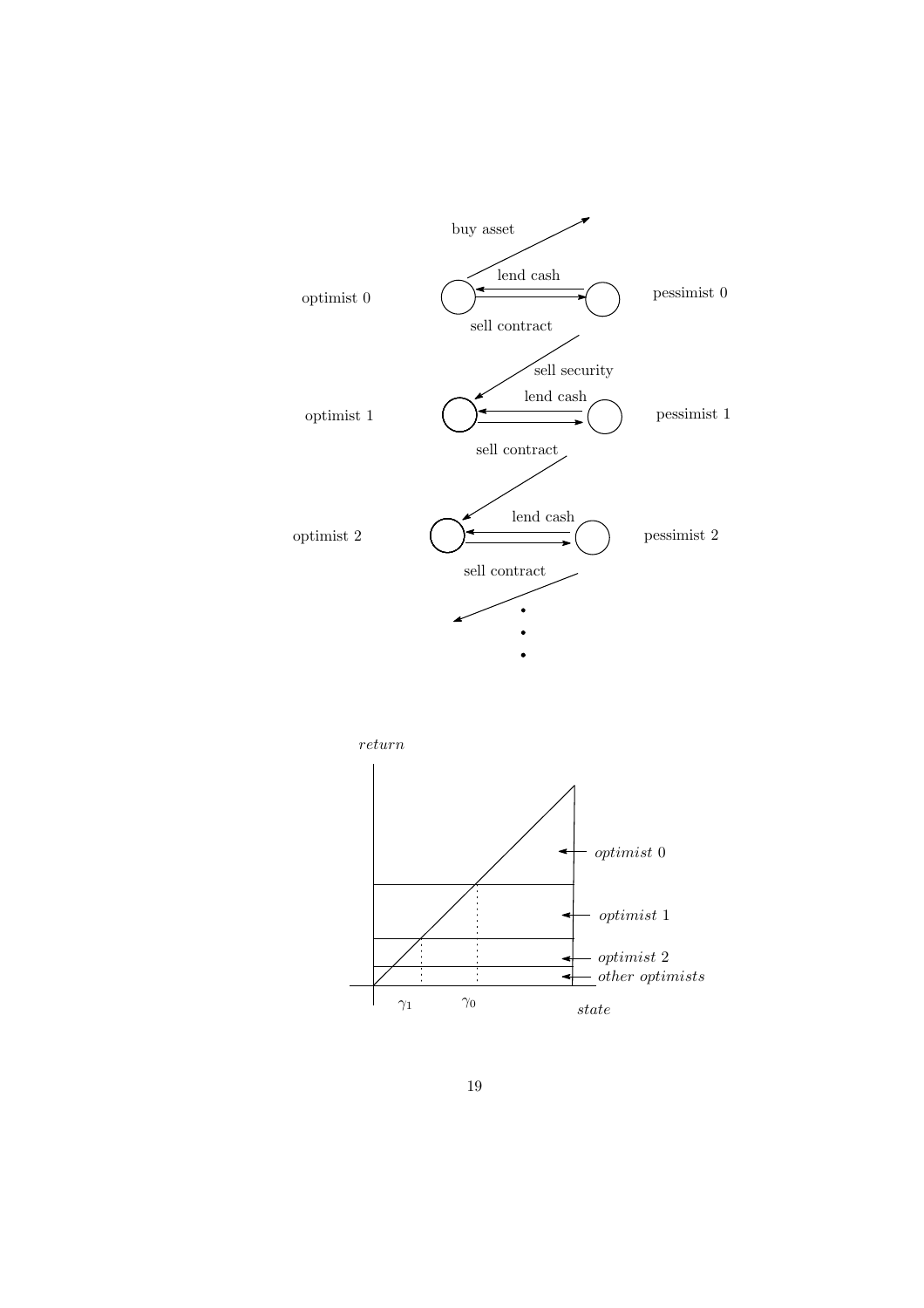

The asset is evaluated by the each date optimist. As noted in two generation case, the area which are evaluated by optimist gets wider in multi generation model.

The asset price is the same as Harrison and Kreps(1978). In Harrison and Kreps(1978), the asset price may be higher than any trader's expectation. Because the asset is hold by the most optimistic investor in each period, the asset price is higher than anyone's expectation. In this paper, the asset price is shared among optimistic traders. Harrison and Kreps assume complete market. So, any trader have enough cash or rent cash in each period.

They can hold asset when their expectaion is highest in the market.

In Simsek(2013), the optimist does not have enough cash, he must borrow cash from pessimist. Because loan contract is limited, he must collateralize the asset itself. So the asset price must be influenced by pessimistic belief.

In my paper, the optimists are distributed among generations. They have incentive to buy the asset, but they does not have enough cash. Without the security market, they have no way to cooperate with each other. Security and loan contract play role for helping their cooperation.

The loan contract causes the security and it causes the loan contract. The scheme allows the each optimist to participate in the market.

Pessimistic belief vanishes in the asset price equation. However, if there is no pessimist, the date 0 optimist have no way to bring enough cash to buy the asset. There are many pessimists in the security market.

The pessimists know that the new optimists will come to the market at the next date. So, they have strong incentive to lend their cash to the optimists. Lending cash is speculative action for the pessimist. The pessimist can sell the risk of the optimist's default to the other optimist by securitization. It is one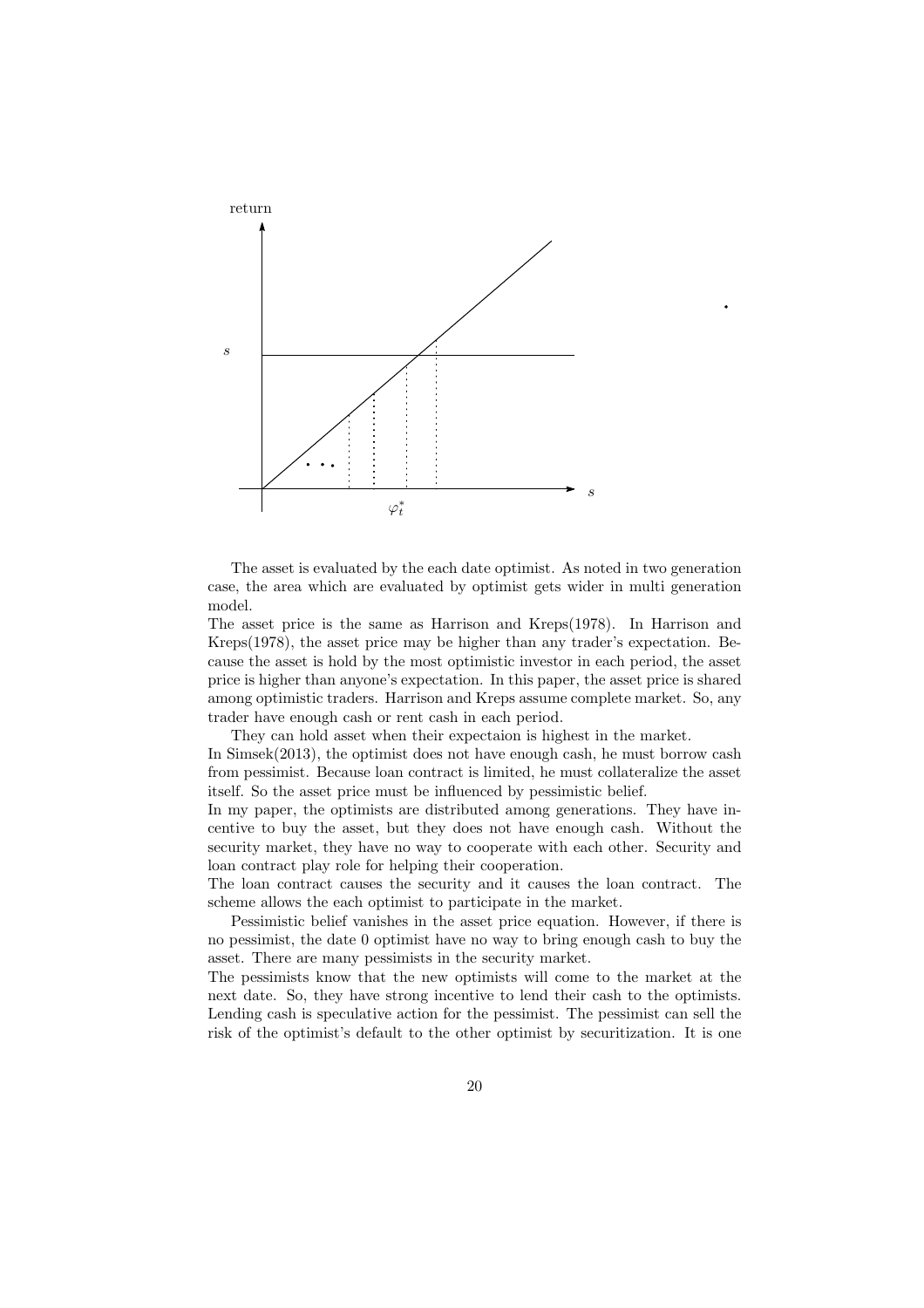of risk-shifting problem.(Shleifer and Vishny(1992))

As a result, the asset return is shared by the optimists and the asset price rises. This security raise the utility for both optimists and pessimists. The scurity technology compensate for incomplete financial market.

The asset price is influenced by optimistic belief. High asset price imply much optimist participate in the markets. From budget constraint of the date 0 optimist:

$$
ap=n+aq_1
$$

Asset supply is one  $a = 1$ :

$$
p=n+aq_1
$$

From the budget constraint of optimist at date 1 and security supply is one:

$$
q_1 = n + q_2
$$

 $q_2$  is security price at date 2. Then, budget constraint at date 0 imply:

$$
p = n + n + q_2
$$

By repeating caluculation, budget constraint imply asset price is sum of optimist cash *n*.

 $p = n + n + n + ... + n + E_o[min(s, \varphi_{t'})] = t'n + E_o[min(s, \varphi_{t'})]$ 

In equilibrium, asset price is  $E_o[s]$ . Then, the number of optimists who buy asset or securities (that is  $t'$ ) is:

$$
t' = \frac{E_o[s] - E_o[\min(s, \varphi_{t'})]}{n}
$$

*t <sup>0</sup>* optimists buy each area of asset return in equilibrium. If there is no security market, only one optimist and one pessimist participate in the market. Many optimists can participate in economy by these securitization market.

In general, if there are heterogeneous beliefs exists, completeness of security market make economy riskier. The advanced security market allow heterogeneous investor to act freely, so their action cause variety effect. Optimist can act more optimistically, and pessimist can also act more pessimistically.

In the next section, I will show that asset price exceeds any traders' expectation in various optimist setting. The intution is very simple. In multi generation case, the each date optimist buys the security and he evaluates each area of the asset return. If various optimists buy the each security, asset return is evaluated by many optimistic belief. Because the each date security is bought by a trader who has the most optimistic belief about the security return, the security price is higher than single type optimist case.

In this section, asset price is  $E_o[s]$ . This is one case of Harrison and Kreps(1978), one type optimist case. In the next section, asset price exceed optimist's expectation: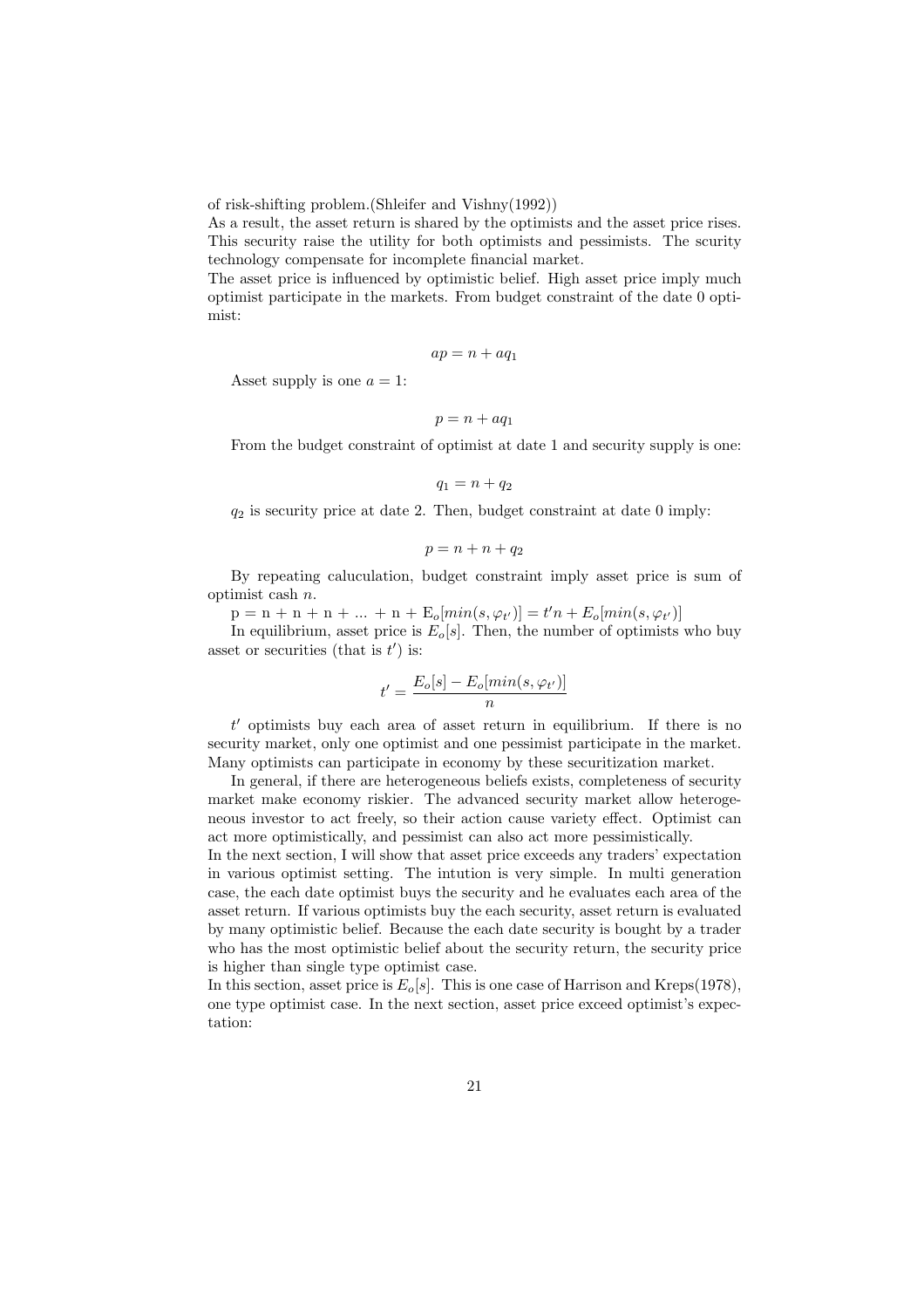



Like general case of Harrion and Kreps(1978), this is the bubble caused by heterogeneous belief.

## **4 Multi Generation with Various Optimists**

In this section, I will show that the asset prices exceed any traders' expectstions in various optimistitic types case. Model settings are almost same as multi generations case.

For simplicity, I will give two type optimists case. It is helpful to understand multi generation with various optimists model.

## **4.1 Example:Two Type Optimist Case**

In addition to multi generation case, there are two type optimists in this model, upside optimist and downside optimist. Optimists type *j* have optimistic belief  $F_j(s) \cdot (j = O_u, O_d)$ (Note expectation  $E_{O_u}, E_{O_d}$ ) Optimists have same expectation about the return of the asset  $(E_{O_u}[s] = E_{O_d}[s] = E_o[s])$ . Upside optimists thinks bad event is unlikely and downside optimists think good event is unlikely. (see figure.)

Both optimistic beliefs first order stochastic dominates pessimistic belief.

### **Assumption 4**  $F_p[s] \geq F_j[s]$  *for all s and*  $j = O_u, O_d$

The asset state is realized at date *T* (*T* is some large natural number). At date 0, there exists two optimists and one pesimist. The pessimist is chosen by optimist from many pessimists. There are three type of traders at each date.. The upside optimist, the downside optimist and the pessimist. Both optimists are initially endowed with  $n > 0$  dollars and zero unit of the asset.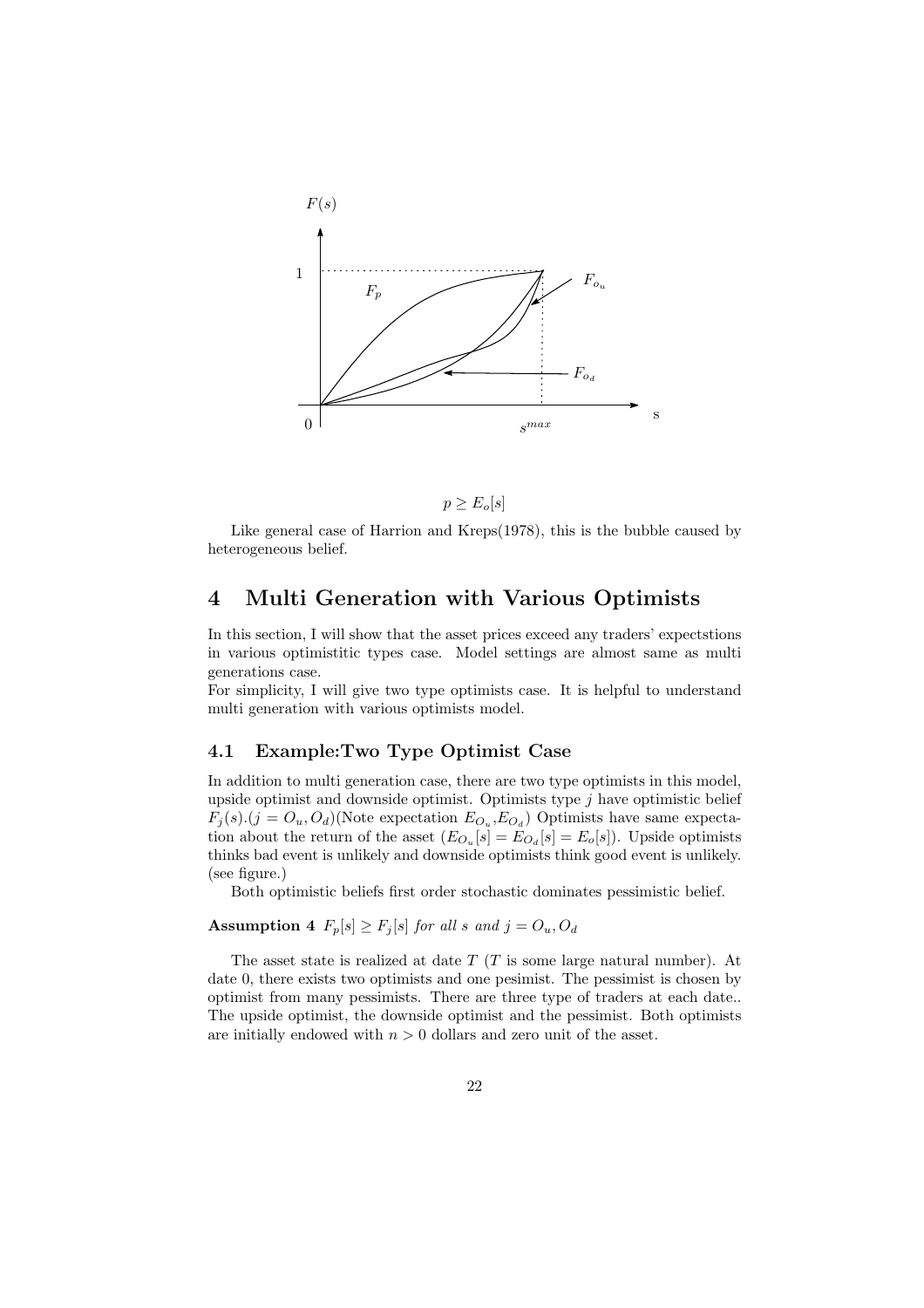All borrowing in this economy is subject to a collateral constraint. The loan contract made by optimists must be collateralized by the asset or the security. Because the asset or the security supply is one, only one optimist contracts with the pessimist and he buys the asset.

This scheme ends at the date when some optimist buys the security by his own cash. At period *t*, an optimist type *j* borrow cash and he buys the security. The pessimist who lend cash to optimist at period *t* can securitize the loan contract and sell the security to optimist at date  $t+1$  with price  $q_{t+1}(\varphi_t)$ . The pessimists competition imply:

$$
\phi_t = q_{t+1}\phi_{T-1} = E_p[\min(s, \varphi_{T-1})]
$$

Then, the optimist problem who buys the security at date *t*:

$$
\max_{a_t, \varphi_t} [E_{O_j}[min(\varphi_{t-1}, \varphi_t)] - q_t - E_{O_j}[min(s, \varphi_t)] + q_{t+1}(\varphi_t)
$$
  

$$
s.t. a_t q_t(\varphi_{t-1}, \varphi_t) = n + a_t q_{t+1}(\varphi_t)
$$

The security supply is one. By substituting  $a_t = 1$  to budget constraint:

$$
q_t = n + q_{t+1}(\varphi_t)
$$

The optimist problem and this equation solve the sequirty price.

Because asset prices are very heavily influenced by the belief of the asset holder, who buys the asset or the securities at each date is very important problem. As seen the multi generation case, at some period  $t'$ , the optimist buys the security by his cash. This security's payoff is  $min(s, \varphi_{t'})$ .

From the optimist type definition,  $E_{O_d}[min(s, \varphi_{t'})] > E_{O_u}[min(s, \varphi_{t'})]$ . The downside optimist have higher evaluation about  $min(s, \varphi_{t'})$ . Then, the date t' security must be bought by the downside optimist. For the same reason, we can guess that the asset is bought by the upside optimist at date 0.

The upside optimist thinks upper return state is likely and downside optimist thinks opposite.

Then some period  $\bar{t}(0 < \bar{t} < t')$  exists. For  $t < \bar{t}$ , the asset and securities are bought by upside optimists. For  $t \geq \overline{t}$ , the securities are bought by downside optimists.

By backward induction, the original asset price is calculated. In this time, the asset price is higher than the multi-generation case with single optimist type.

**proposition 2** *In multi-generation with two type optimist model, the asset price exceeds any optimistic trader's expecatation of asset return:*

$$
p>E_o[s]
$$

**Proof 4.1** *As noted above, the security price at date t' is*  $E_{o_d}[min(s, \varphi_{t'-1})]$ *.* 

*Assume optimist type j buy the security at date*  $t' - 1$ *. Optimist problem at date*  $t' - 1$  *is:*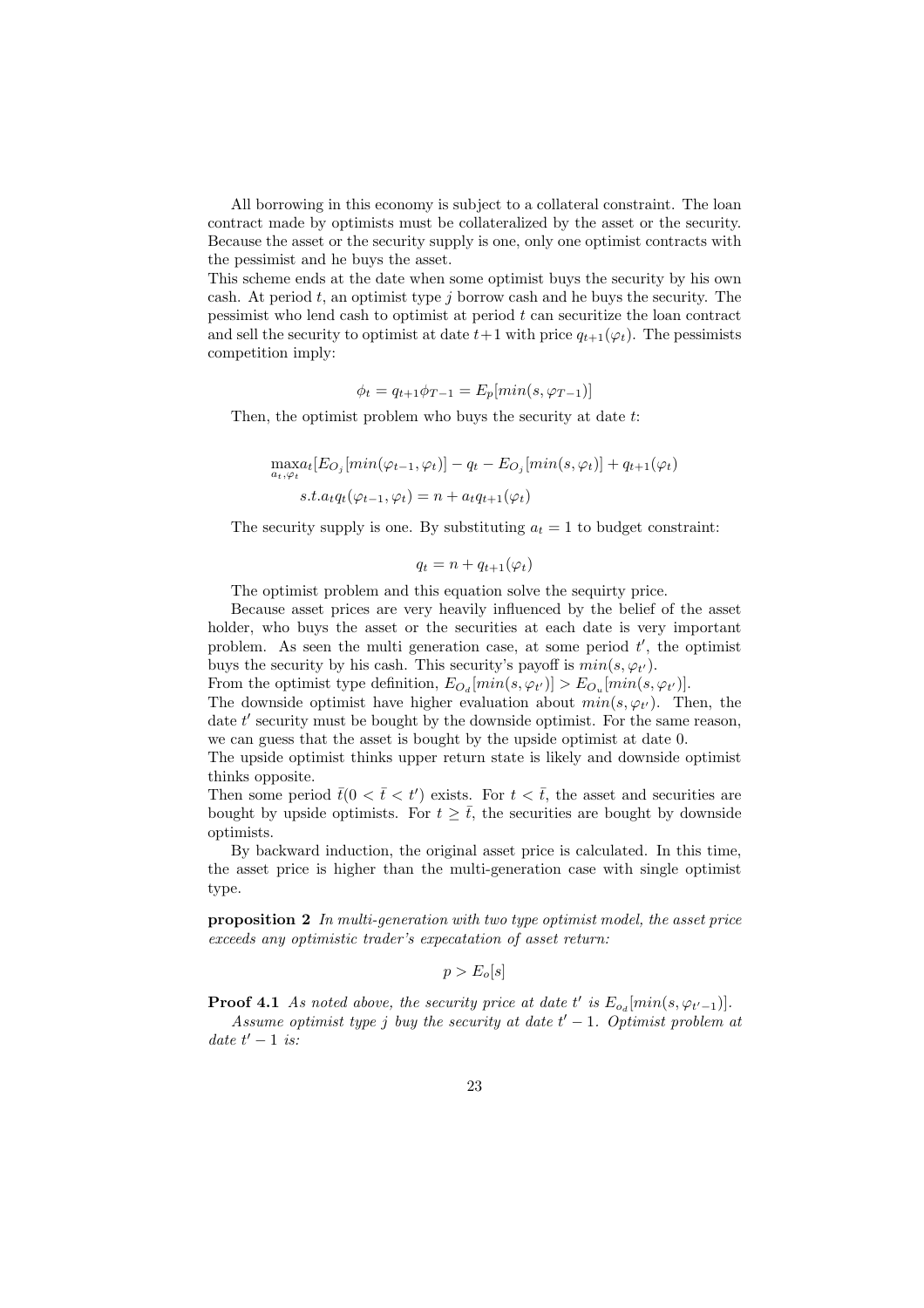

 $\ddot{\phantom{0}}$ 

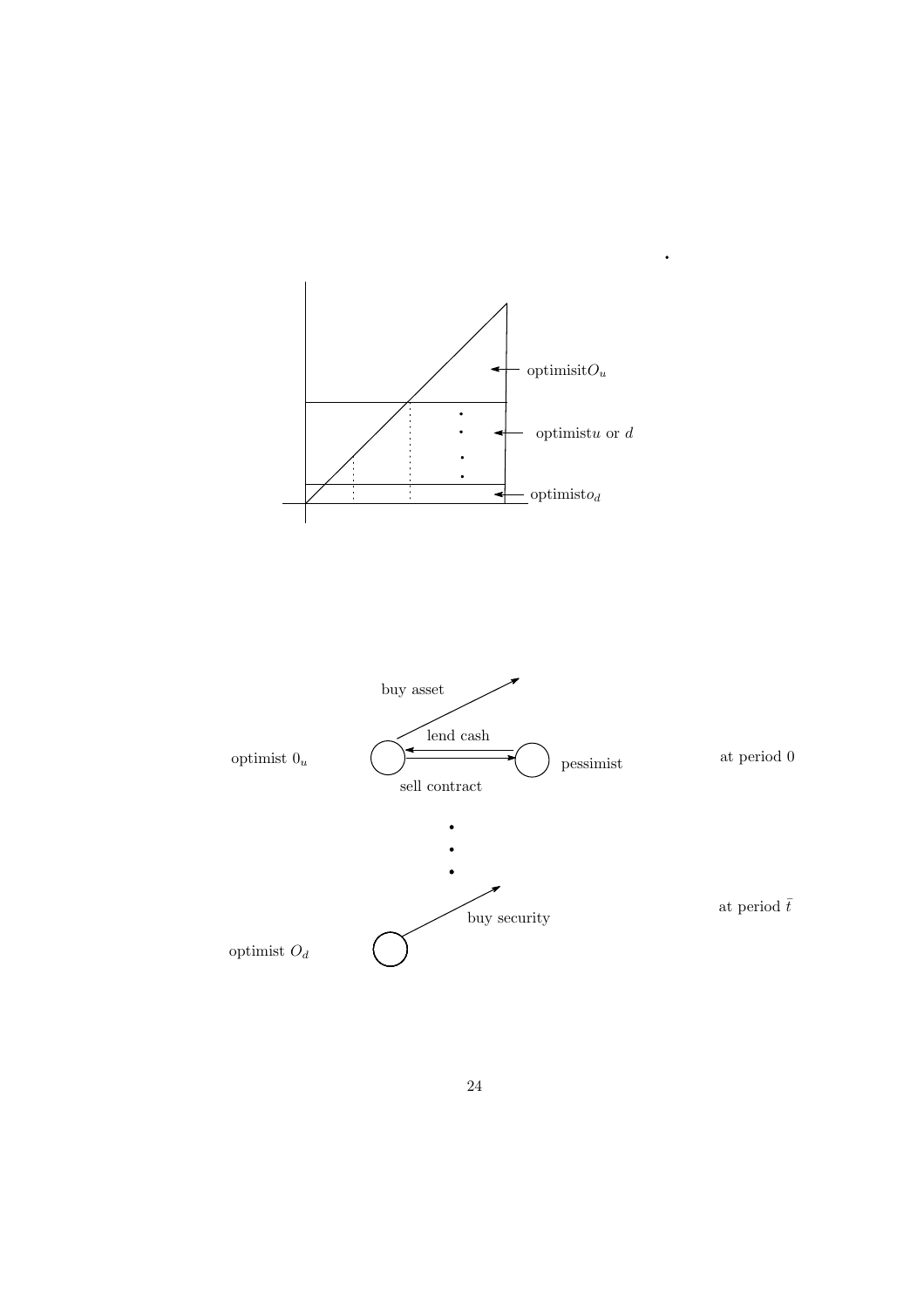$\max_{a_{t'-1},\varphi_{t'-1}} a_{t'-1}[E_{O_j}[min(s,\varphi_{t'-2})] - q_{t'-1} - E_{O_j}[min(s,\varphi_{t'-1})] + E_{O_d}[min(s,\varphi_{t'-1})]]$ 

 $s.t. a_{t'-1}q_{t'-1} = n + a_{t'-1}E_{O_d}[min(s, \varphi_{t'-1})]$ 

*Like muti-generation case with single optimist type, if downside optimist buy the security at date*  $t' - 1$ *, the security price*  $q_{t'-1}(\varphi_{t'-2}, \varphi_{t'-1})$  *is simply*  $E_{O_d}[min(s, \varphi_{t'-2})]$ *. By simple backward induction, the security price at date*  $\bar{t}$ *is downside optimist's expected return.*

$$
q_{\bar{t}}(\varphi_{\bar{t}-1}, \varphi_{\bar{t}}) = E_{O_d}[min(s, \varphi_{\bar{t}-1})]
$$

*The date*  $\bar{t}$  *optimist problem:* 

$$
\max_{a_{\bar{t}-1},\varphi_{\bar{t}-1}} a_{\bar{t}-1} [E_{O_u}[min(s,\varphi_{\bar{t}-2})] - q_{\bar{t}-1} - E_{O_u}[min(s,\varphi_{\bar{t}-1})] + E_{O_d}[min(s,\varphi_{\bar{t}-1})]]
$$
  

$$
s.t. a_{\bar{t}-1}q_{\bar{t}-1} = n + a_{\bar{t}-1} E_{O_d}[min(s,\varphi_{\bar{t}-1})]
$$

*This equation is very similar to the problem of the single optimist type case at period*  $\bar{t}$ −1*. If both types' expectations about*  $min(s, \varphi_{\bar{t}-1})$  *are the same value, this problem has very simple solution:* $q_{\bar{t}-1}(\varphi_{\bar{t}-2}, \varphi_{\underline{t}} - 1) = E_{O_u}[min(s, \varphi_{\bar{t}-2})]$ *By solving the problem, the security price at date*  $\bar{t}$  − 1 *is calculated.* 

$$
q_{\bar{t}-1} = \int_0^{\varphi_{\bar{t}-1}} s dF_{O_d} + (1-F_{O_d}(\varphi_{\bar{t}-1})) \int_{\varphi_{\bar{t}-1}}^{s^{max}} min(s,\varphi_{\bar{t}-2}) \frac{dF_{O_u}}{1-F_{O_u}(\varphi_{\bar{t}-1})}
$$

*The security supply is one. Substitute*  $a = 1$  *to budget constraint, the supply function is calculated.*

$$
q_{\bar{t}-1}(\varphi_{\bar{t}-2}) = n + E_{O_d}[min(s, \varphi_{\bar{t}-1})]
$$

*These two equations determine the security price at date*  $\bar{t}$ −1*. From assumption, downside optimists evaluate*  $min(s, \varphi_{\bar{t}-2})$  *higher than upside optimists. That is:*

$$
E_{O_d}[min(s, \varphi_{\bar{t}-1})] > E_{O_u}[min(s, \varphi_{\bar{t}-1})]
$$

*By comaring to the single optimist type case, upside optimist at date*  $\bar{t}$  − 1 *have bigger budget. Then, the security price*  $q_{\bar{t}-1}(\varphi_{\bar{t}-2})$  *is higher than single optimist type case:*

$$
q_{\bar{t}-1} > E_{o_u}[min(s, \varphi_{\bar{t}-2})]
$$

*At date*  $\bar{t}$  − 2*, the upside optimist buys the security. The date*  $\bar{t}$  − 2 *optimist problem:*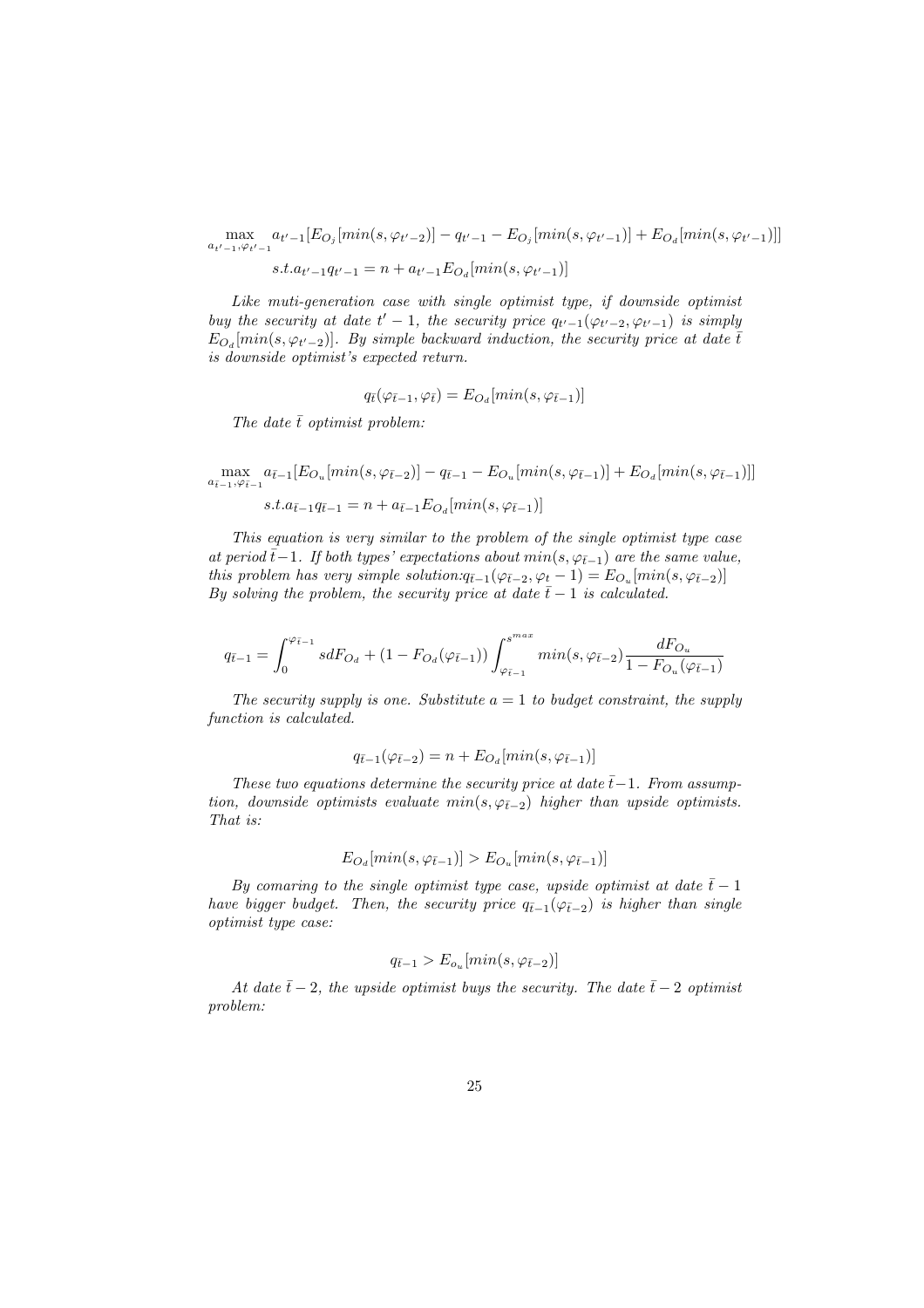$$
\max_{a_{\bar{t}-2},\varphi_{\bar{t}-2}} a_{\bar{t}-2} [E_{O_u}[min(s,\varphi_{\bar{t}-3})] - q_{\bar{t}-2}(\varphi_{\bar{t}-3},\varphi_{\bar{t}-2}) - E_{o_u}[min(s,\varphi_{\bar{t}-2})] + q_{\bar{t}-1}(\varphi_{\bar{t}-2},\varphi_{\bar{t}-1})]
$$

 $s.t.a_{\bar{t}-2}q_{\bar{t}-2} =$ 

*By solving this problem, the security price at period*  $\bar{t}$  − 2 *is calculated. Be-* $\text{cases } q_{\bar{t}-1}(\varphi_{\bar{t}-2}) > E_{o_u}[\min(s, \varphi_{\bar{t}-2})]$ , the security price at period  $\bar{t}-2$  is higher *than single optimist type case:*

$$
q_{\bar{t}-2}(\varphi_{\bar{t}-2}) > E_{o_u}[min(s, \varphi_{\bar{t}-3})]
$$

*By repeating caluculation, the date 1 sequrity price:*

$$
q_1(\varphi_0) > E_{o_u}[min(s, \varphi_0)]
$$

*Upside optimist problem at period 0 is:*

$$
\max_{a_0,\varphi_0} a_0 [E_{o_u}[s] - p - E_{o_u}[min(s, \varphi_0)] + q_1(\varphi_0)]
$$
  
s.t.  $a_0 p = n + a_0 q_1(\varphi_0)$ 

*Because*  $q_1(\varphi_0) > E_{O_u}[min(s, \varphi_0)]$ , The upside optimist have bigger budget *than single type optimist case. In single type optimist case, the asset price is*  $E_{O_u}[s] = E_o[s]$ *. So, in multi generation with two type optimist case, price exceed the optimistic expectation:*

$$
p > E_o[s]
$$

In multi-generation with single optimist type case, asset price is equal to the optimistic expectation. The optimists holds the asset and the securities. Because there are two type optimists, upside and downside, high return states are evaluated by upside optimist and low rturn states are evaluated by downside optimist.

#### **4.2 Various Optimist Types Case:Setting**

Asset price exceeds both optimists' expectation in two type optimists case. I analyse the general case, multi generation with various optimists model.

There are  $J + 1$  type of traders in this economy. *J* types of optimists and one type of pessimist. The optimist's type *j* have optimistic belief  $F_{O_j}(s)$ . All types of optimists have same expectation about the return of the asset  $(E_{O_j}[s] = E_o[s] \forall j \in J).$ 

Each optimistic belief  $F_j$  first order stochastically dominates pessimistic belief  $F_p$ .

Assumption 5  $F_{O_j}[s] \geq F_p[s]$   $\forall s$  *and*  $\forall j \in J$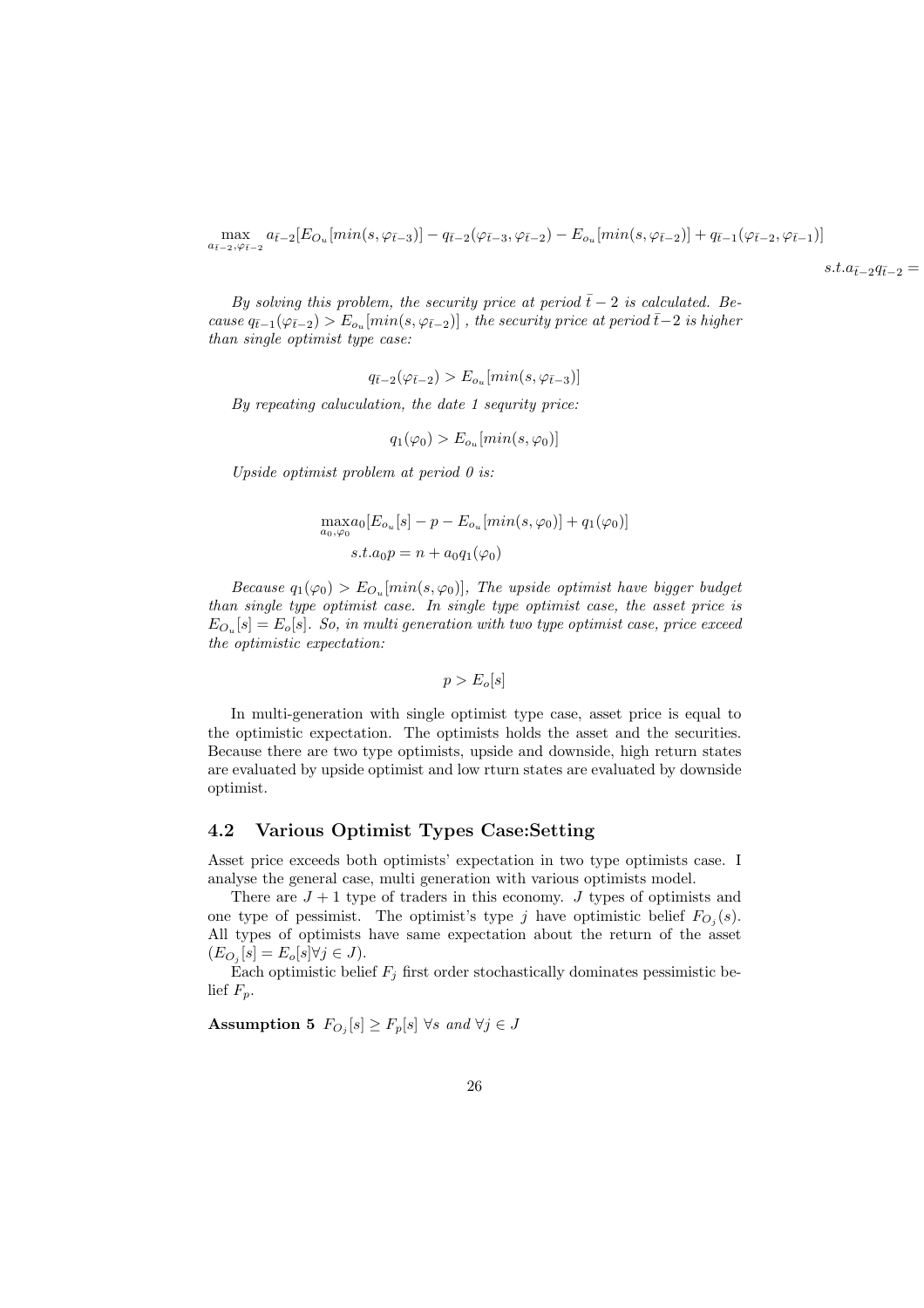

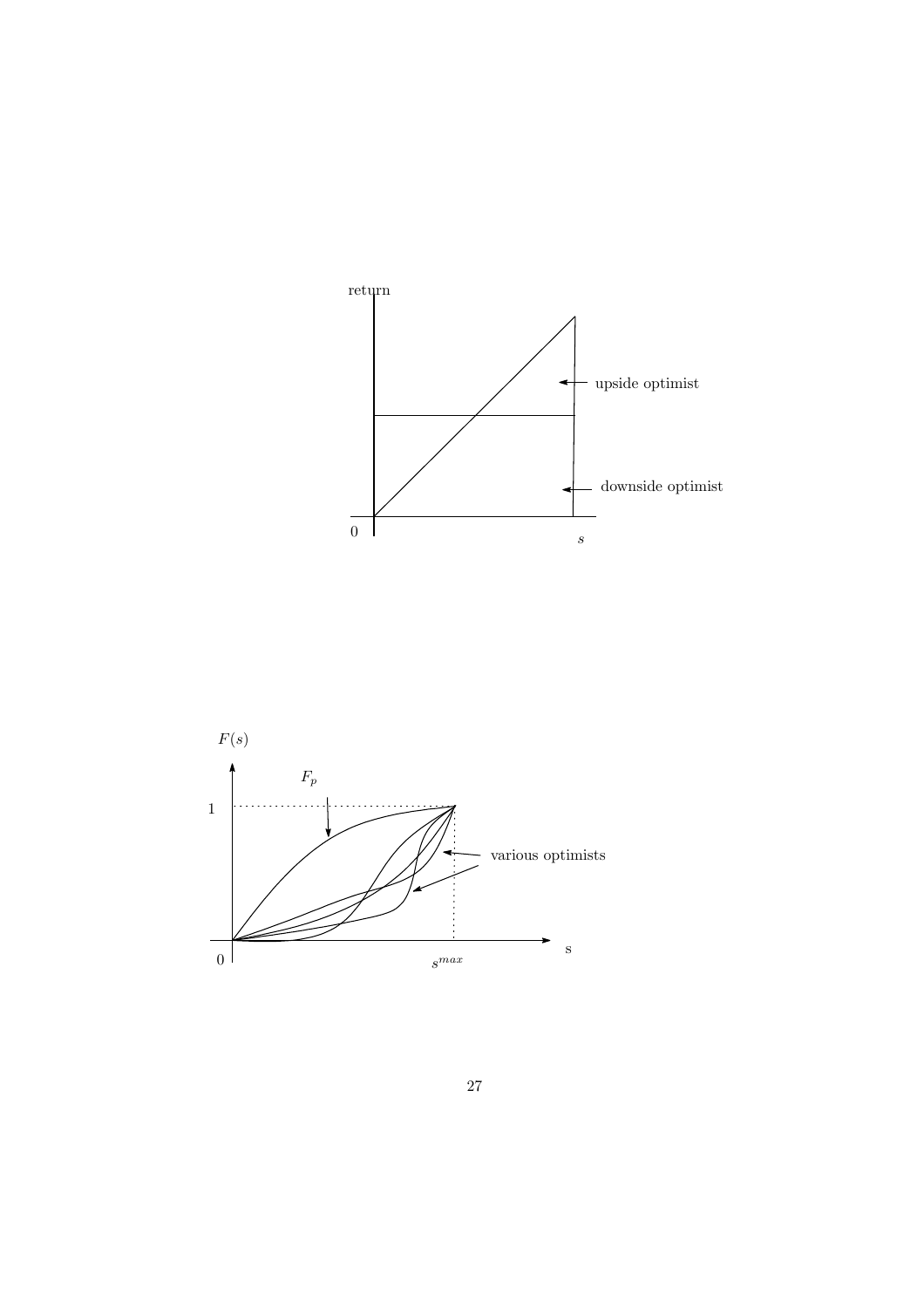The asset, the securities and the loan contracts is the same as multi generation model. At date 0, there exists *J* optimists and one pessimist. The pessimist is chosen by the optimist from many pessimists. Each optimist is initially endowed with  $n > 0$  dollars and zero unit of the asset. Assume the pessimists have enough cash to lend the optimists. All borrowing in this economy is subject to a collateral constraint. Because asset supply is one, only one optimist contracts with the pessimist and buys the asset.

So, optimist type *j* problem at date 0 is:

$$
\max_{a_0, \varphi_0} [E_{O_j}[s] - p - E_{O_j}[min(s, \varphi_0)] - \phi_0]
$$
  
s.t.  $a_0 p = n + a_0 \phi_0$ 

The optimist who bids the highest price to the asset buys it. Let  $p_j$  be the bidding price of type *j* optimist. Note  $j_0^*$  be the optimist type who have the highest  $p_j$ . That is:

$$
j_0^* = argmax_j \ p_j
$$

At date  $t(t = 1, 2, ...)$ , the optimist buys the security with the loan contract. The type *j* optimist problem:

$$
\max_{a_t, \varphi_t} [E_{O_j}[min(s, \varphi_{t-1})] - q_t - E_{O_j}[min(s, \varphi_t)] - \phi_t]
$$
  
s.t.  $a_t q_t(\varphi_{t-1}, \varphi_t) = n + a_t \phi_t$ 

From each date  $t$  and  $T-1$  pessimists' competition:

$$
\phi_t = q_{t+1}(\varphi_t)\phi_{T-1} = E_p[\min(s, \varphi_{T-1})]
$$

By solving the each date problem,  $p$ ,  $q_t$  and  $\varphi_t$  for all  $t$  are calculated. Like single type optimist model, the scheme ends at the time some optimist buy the security by his own cash. Let this date be  $t'$ . At date  $t'$ , the security price is simply  $q(\varphi_{t'-1}) = E_{O_{j_{t'}^*}}[min(s, \varphi_{t'-1})]$ .  $j_{t'}^*$  is the type who has highest security price in equilibrium.

The optimist who bid highest price to the security buys it. Let the highest type optimist be  $j_t^*$ .

$$
j_t^* = argmax_j \ q_t(\varphi_{t-1}, \varphi_t)
$$

By solving the problem, the asset price  $p$ , the each security prices  $q_t$  and the each promise payment  $\varphi_t$  are calculated.

In this model, asset price is solvede by backward induction like multi generation case. But in this case, we need to know what type of optimist get each security or the asset.

From budget constraint of optimists' problem at date t: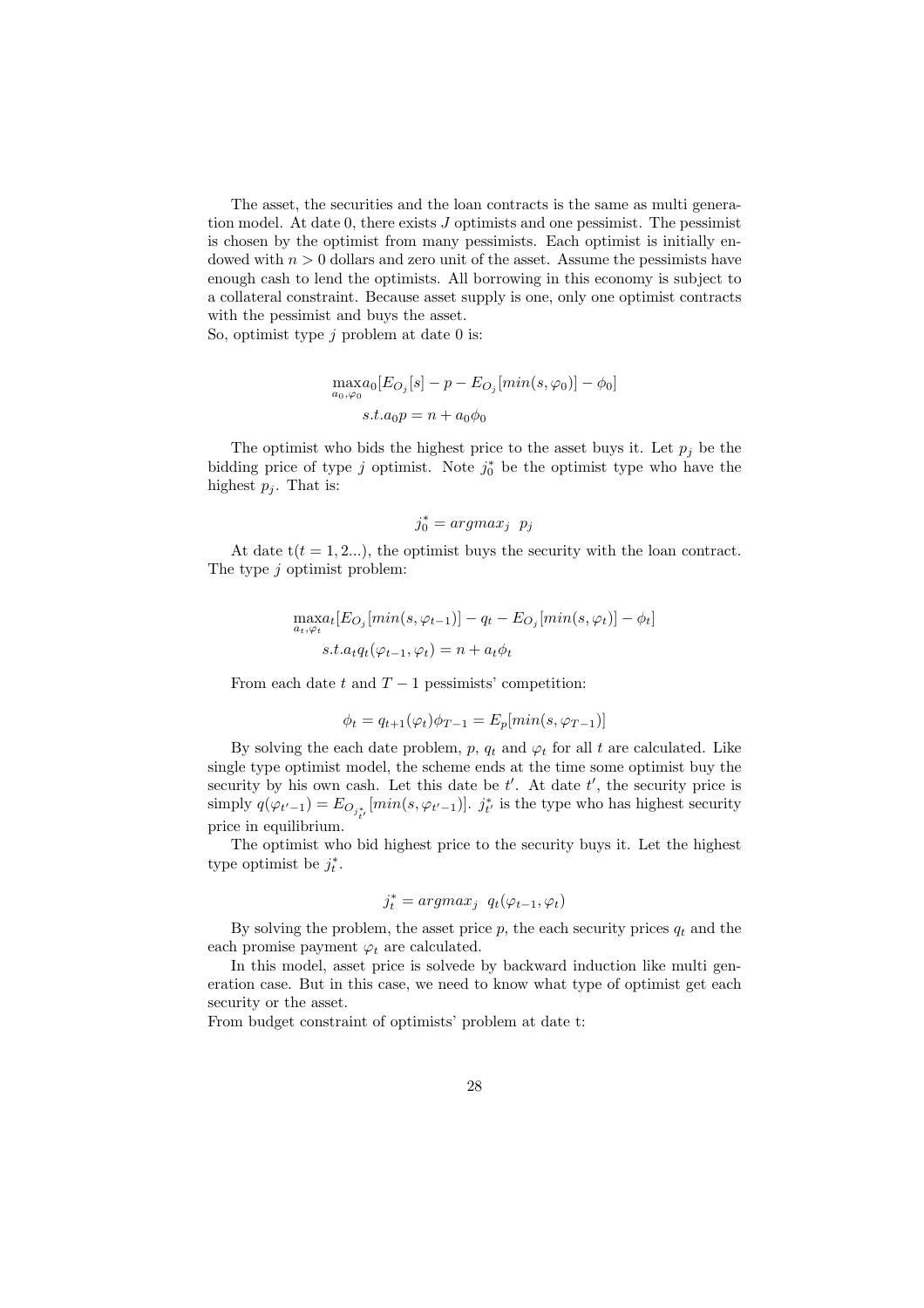

$$
aq_t = n + aq_{t+1}(\varphi_t)
$$

In equlibrium, asset supply is one:

$$
q_t = n + q_{t+1}(\varphi_t)
$$

At date  $t'$ , security price is expected return of  $j_{t'}^*$ .

$$
q(\varphi_{t'-1}) = E_{O_{j_{t'}^*}}[min(s, \varphi_{t'-1})]
$$

Then, security price at date  $t' - 1$  is:

$$
q_{t'-1} = n + q_{t'}(\varphi_{t'-1}) = n + E_{O_{j_{t'}^*}}[min(s, \varphi_{t'-1})]
$$

Then,  $q_{t'-1}(\varphi_{t'-1}, \varphi_{t'})$  is increasing at  $\varphi_{t'}$ . By repeating this calcultation,  $q_t$  is increasing at  $\varphi_t$ .

Then, type  $j_t^*$ , which has higest  $q_t$  in equilibrium, has the highest  $\varphi_{t'}$ . From type *j* optimist's problem at date *t*,

$$
q_{t} = q_{t+1} + (1 - F_{p}(\varphi_{t})) \int_{\varphi_{t}}^{s^{max}} \min(s, \varphi_{t-1}) \frac{dF_{o_{j}}}{1 - F_{o_{j}}(\varphi_{t})}
$$

Asset supply is one:

$$
q_t = n + q_{t+1}(\varphi_t)
$$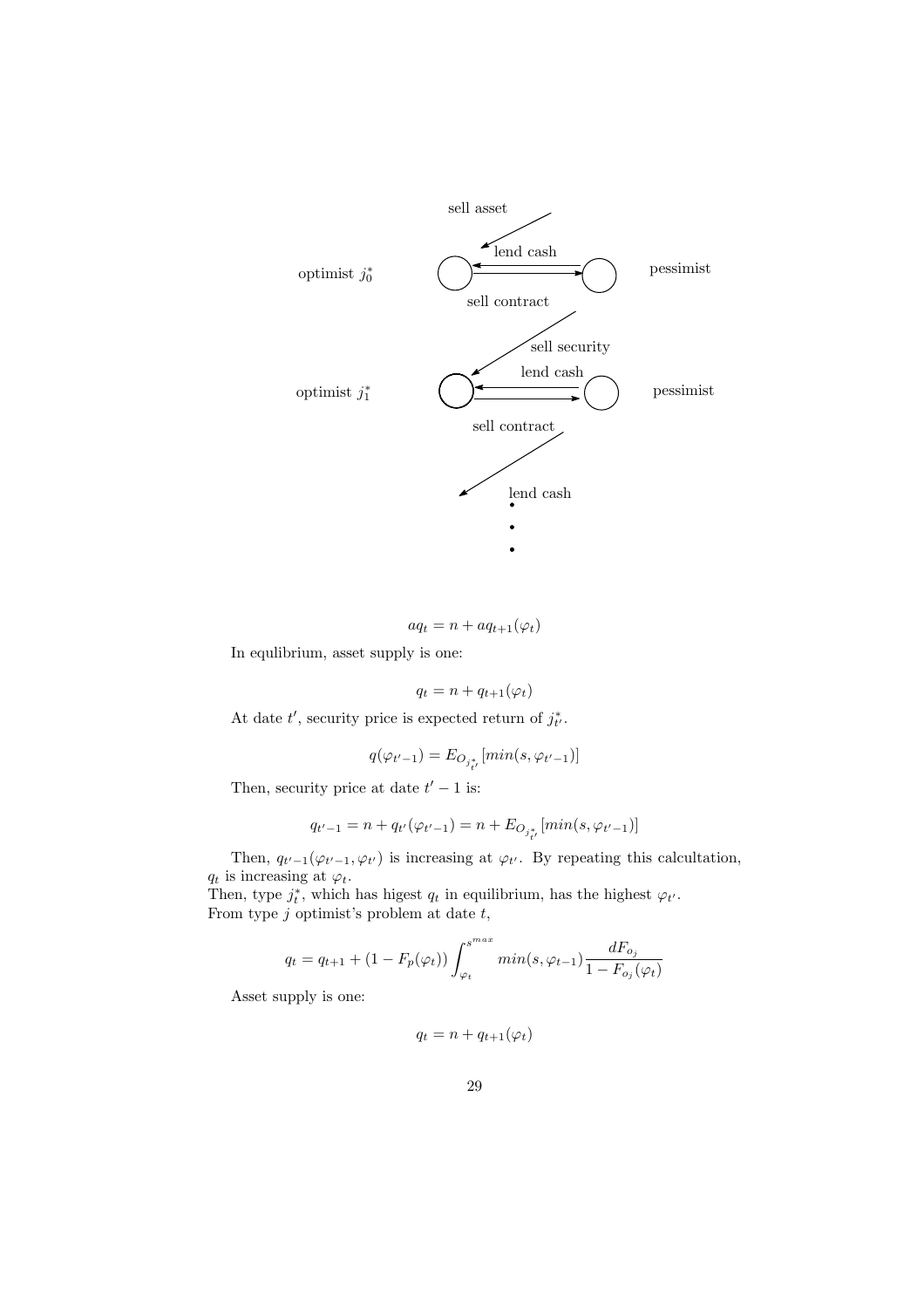

This two equations determine equilibrium promise payment  $\varphi_t$  and security price  $q_t$ . First equation depends on optimist type *j*.(see figure.) Pessimist sell the security who has highest  $\varphi_t$  in equilibrium.

Type  $j^*$  has a belief that the state around  $\varphi_{t-1}$  occurs with high probability. Then he has high valuation about security at date t.

By backward inductions, the asset price is caluculated. In this case, the asset price exceeds any trader's expectation about the asset return.

**proposition 3** *In multi-generation with various type optimist model, the asset price exceeds optimistic trader's expecatation of asset return:*

 $p \geq E_o[s]$ 

**Proof 4.2** *As noted above, the security price at date t' is*  $E_{o_j^*t}[min(s, \varphi_{t-1})]$ *.* 

*The optimist type*  $j_{t'-1}^*$  *buys the date*  $t'-1$  *security. The optimist problem*  $\int$  *at date*  $t' - 1$  *is:* 

$$
\max_{a_{t'-1}, \varphi_{t'-1}} a_{t'-1} [E_{O_{j_{t'-1}^*}}[min(s, \varphi_{t'-2})] - q_{t'-1} - a_{t'-1} E_{O_{j_{t'-1}^*}}[min(s, \varphi_{t'-1})] + E_{O_{j_{t'}^*}}[min(s, \varphi_{t'-1})]
$$
  
s.t.  $a_{t'-1}q_{t'-1} = n + a_{t'-1} E_{O_{j_{t'}^*}}[min(s, \varphi_{t'-1})]$ 

*By solving this problem,*

$$
q_{t'-1}(\varphi_{t'-2},\varphi_{t'-1})=\int_{0}^{\varphi_{t'-1}}s dF_{O_{j}^{\ast}t'}+(1-F_{O_{j}^{\ast}t'}(\varphi_{t'-1}))\int_{\varphi_{t'-1}}^{s^{max}}min(s,\varphi_{t'-2})\frac{dF_{O_{j_{t'-1}^{\ast}}}}{1-F_{O_{j_{t'-1}^{\ast}}}(\varphi_{t'-1})}
$$

*The security supply is one:*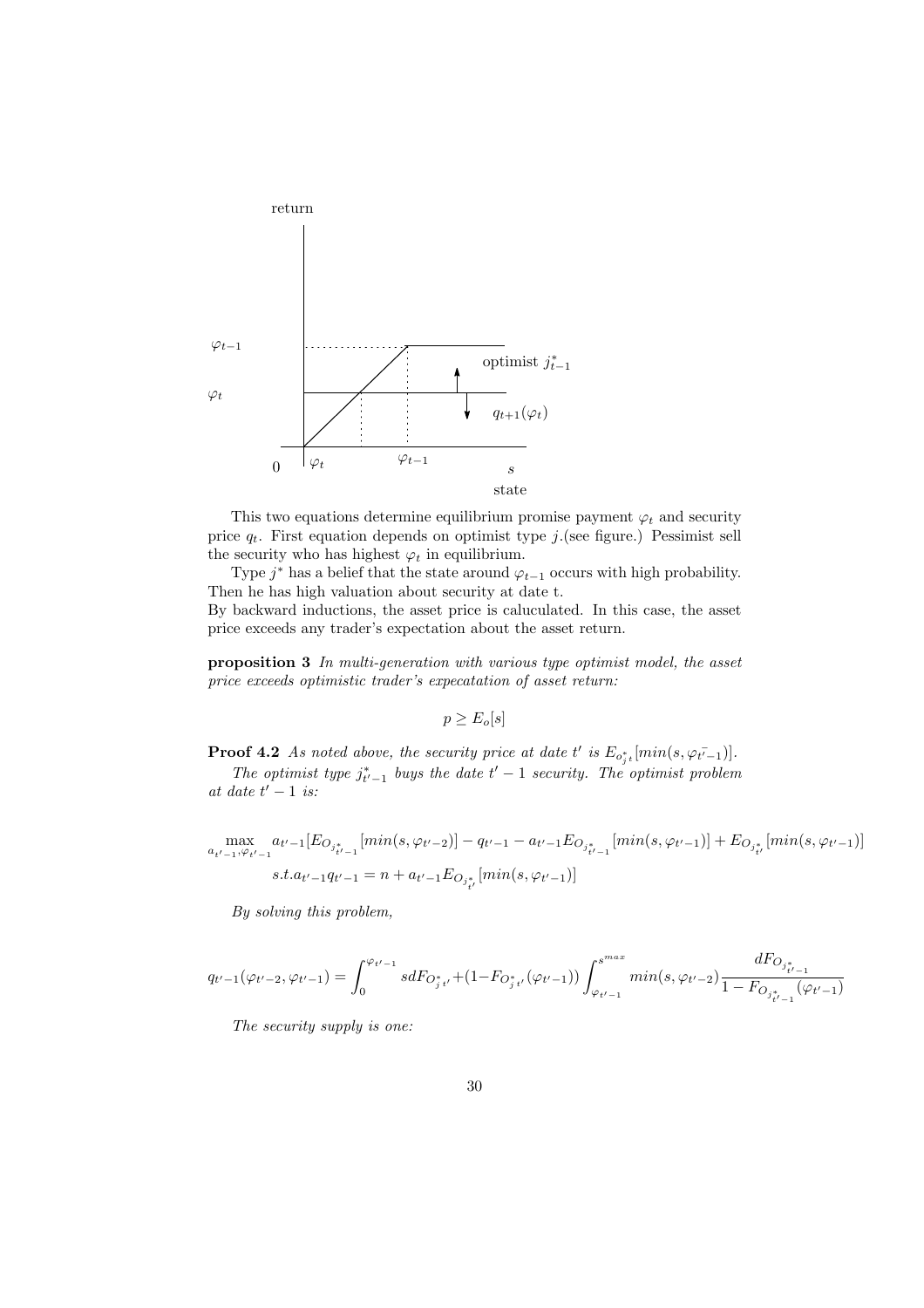

$$
q_{t-1} = n + q_t(\varphi_{t'-1})
$$

*If*  $j_{t'-1}^* = j_{t'}^*$ , that is, the same type optimists buy the securities at both *dates, the date*  $t' - 1$  *security price is simply*  $E_{O_j^*t'-1}[min(s, \varphi_{t'-1})]$ . In the *various optimists model, the optimist type who buys the security can be different at each date. As noted above, the security is bought by optimist who have the highest value. If the different type optimist buys the security at date*  $t' - 1$ , the *date*  $t' - 1$  *optimist can borrow*  $E_{O_{j^*t'}}[min(s, \varphi_{t'-1})]$  *units of cash. Because*  $E_{O_{j^*t'}}[min(s, \varphi_{t'-1})] \ge E_{O_{j^*t'-1}'}[min(s, \varphi_{t'-1}],$  the date  $t'-1$  optimist increase *his security demand by comparing with the sigle type optimist model. Then, the security price is higher than the single optimist model. Let the security price of single optimist type model be*  $q_t^{sin}$ 

$$
q_{t'-1} \ge E_{O_{j^*t'-1}}[min(s, \varphi_{t'-2})] = q_{t'-1}^{sin}
$$

*The security price can be exceed the optimistic expected return. The same caluculation imply the each date security price exceeds the single optimist type model.*

$$
q_t \ge q_t^{sin} = E_o[\min(s, \varphi_t)] \forall t, \varphi_t
$$

*The type*  $j_0^*$  *optimist problem at date 0 is:* 

$$
\max_{a_0,\varphi_0} a_0 [E_o[s] - p - E_{O_{j_0^*}}[min(s,\varphi_0)] - q_1(\varphi_0)]
$$
  
s.t.  $a_0 p = n + a_0 q_1(\varphi_0)$ 

*Because*  $q_1(\varphi_0) \ge E_o[\min(s, \varphi_0)]$ , the type  $j_0^*$  optimist have bigger budget *than single optimist type model. So, asset demand*  $a_0$  *increase and asset supply is one, the asset price p exceeds the single type price*  $E_o[s]$ *.*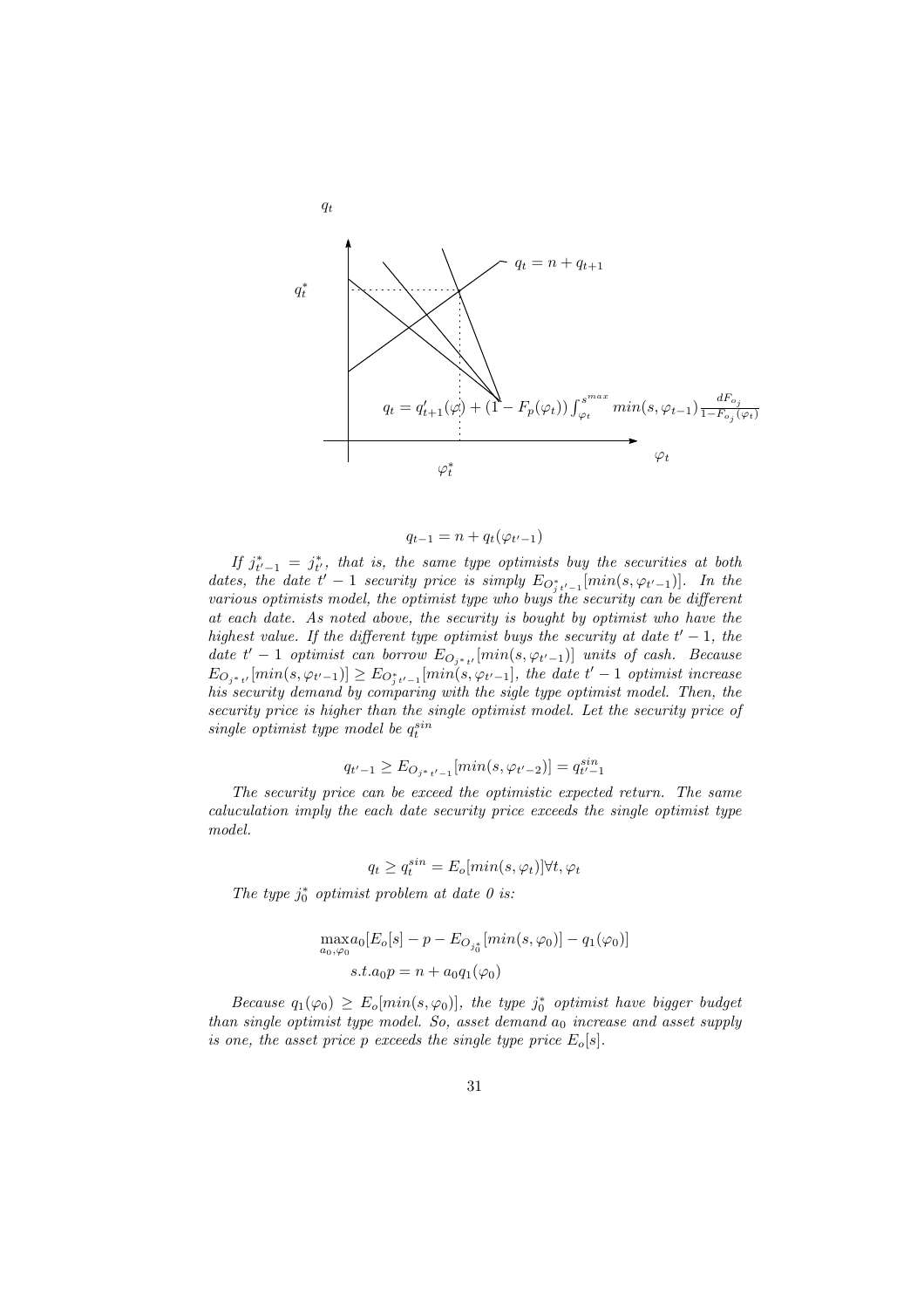

$$
p \ge E_o[s]
$$

The existance of various optimist leads to the high asset price. This price is similar to Harriso and Kreps(1978). In HK, there are various type traders. They have heterogenous beliefs about asset. At some point, trader *x* is optimist and trader *y* is pessimist. But at different point, *x* is pessimist and *y* is optimist. The holder of asset changes at each date and the most optimistic trader buys it. The asset holder knows that he can sell it to some other optimist at some future date. Then, asset price is higher than the asset holders' expectations.

In my paper, the optimistic belief about asset return is same: $E_o[s]$ . The securitization technology divides the asset return and the each optimist evaluate the each partition.

The each area are evaluated by the most optimistic trader. In Simsek(2013), asset return is evaluated by the optimist and the pessimist. In equilibrium, as noted section 2, asset price:

$$
p=\int_0^\varphi s dF_p + (1-F_p(\varphi)) \int_\varphi^{s^{max}} s \frac{dF_o}{1-F_o(\varphi)}
$$

This price equation imply that optimist evaluate upper return area and pessimist evaluate lower area. Simsek insists that only high state part of optimistic belief is used for determining the asset price. This is the reason why asset price is lower than Harrison and Kreps(1978). In my paper, the trader's belief is used for the area which he evaluate higher than any other traders. Only his optimistic part of belief is used for evaluation of asset return. Because each optimist have his optimistic part of asset return, the asset price is much more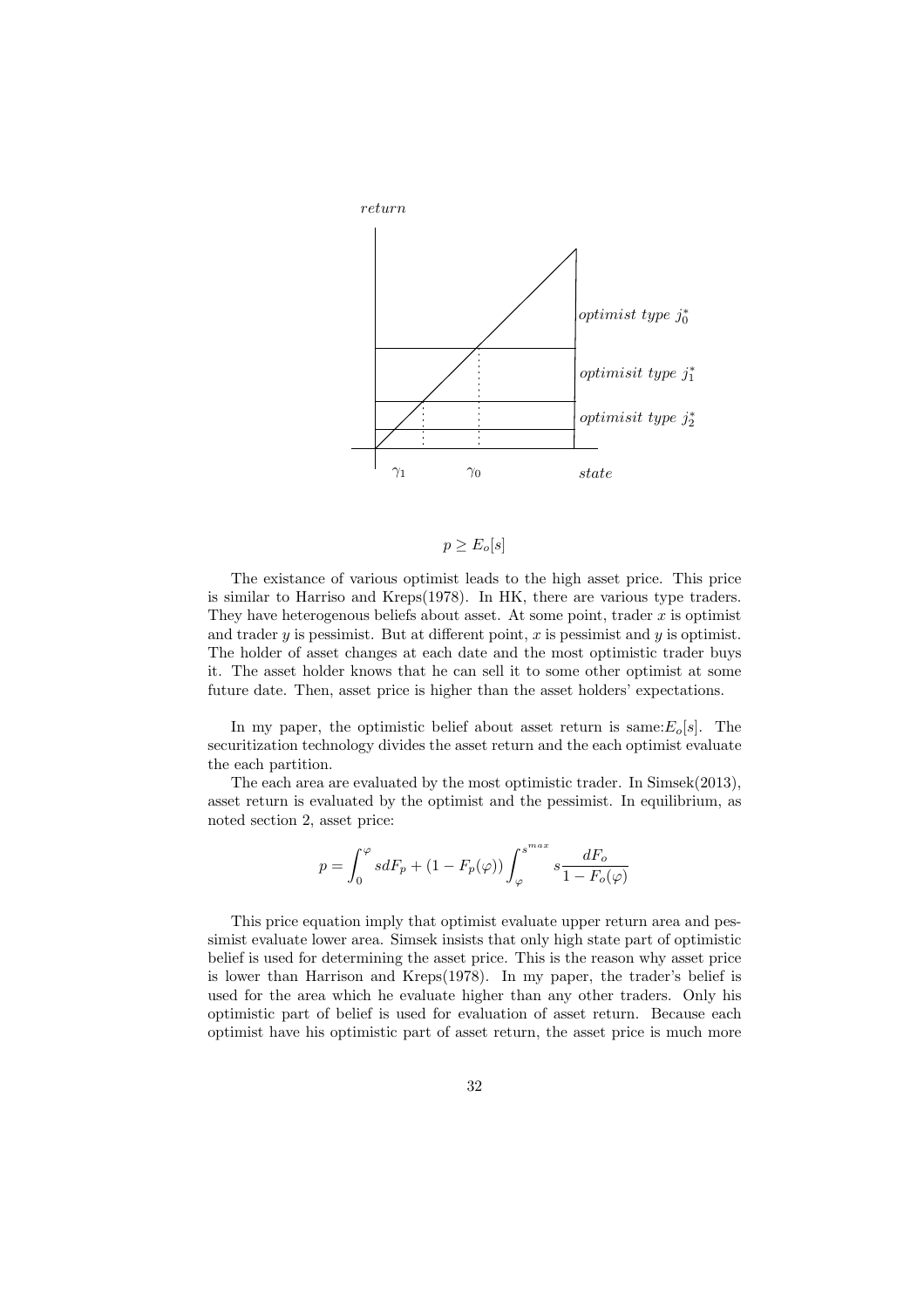optimitic than anyone's expectation.

Tranching and asset pricing are analized by Fostel and Geanakoplos(2012) and they insist that tranching technology raise asset price in recent housing bubble. In my model, each state of asset are distributed to most optimistic trader. Then, equlibrium distribution is similar to some equlibrium with tranching in FG(2012).

From budget constraint of optimist problem:

$$
p = n + n + \dots + E_{O^{j_t^{*'}}}[min(s, \varphi_{t'-1})]
$$

Asset price is higher than expected return  $E_o[s]$  and  $n > E_{O_{t'}^{j*}}[min(s, \varphi_{t'-1})]$ . The number of optimists is:

$$
t'=\frac{p-E_{O^{j_t^{*}}}[min(s,\varphi_{t'-1})]}{n}
$$

So, the number of optimist is larger than multi generation with single type optimist. Many optimists participate in the market and they buy the securities at each date.

## **5 conclusions**

In my paper, by introducing the securitization and the simple dynamic setting to Simsek(2013), the asset price will be as high as Harrison and Kreps.

In homogeneous belief model, securitizations improve market efficiency. On the other hand, in heterogeneous belief model, securitizations allow many optimists to participate in markets and asset prices will be raised.

In heterogeneous belief model, financial frictions can make the asset price lower level. Like Harrison and Kreps(1978) or Miller(1977), optimists have heavy influence on pricing. Financial frictions like borrowing constraints can prevent these trader to participate in market. In these situations, financial technologies, like securitizations, loose this friction and the asset price is raised by noisy trader who have littele cash.

In my model, securitizations are very important. By securitizations, loan contracts are appealing for cash lender. Because of speculative reason, pessimists lend cash to optimists very easily.

By the dynamic securitization scheme, the asset return is distributed to many partitions. Each partition is very small, but this samllness allow various optimist to receive payoff. Most optimistic traders evaluate their partitions and the total asset evaluation is higher than any trader's expected return of asset. Heterogeneous Belief Bubbles occur in this model.

This is very similar to Bubble in HK(1978). In their model, traders' beliefs change in each date and the most optimistic trader get the asset at each date. Then, the asset price is raised. In my paper, traders' beliefs are different about the frequency of state and expected return is same among optimists. But only by the heterogeneity about frequency, the asset price exceeds any traders' expectation in my model.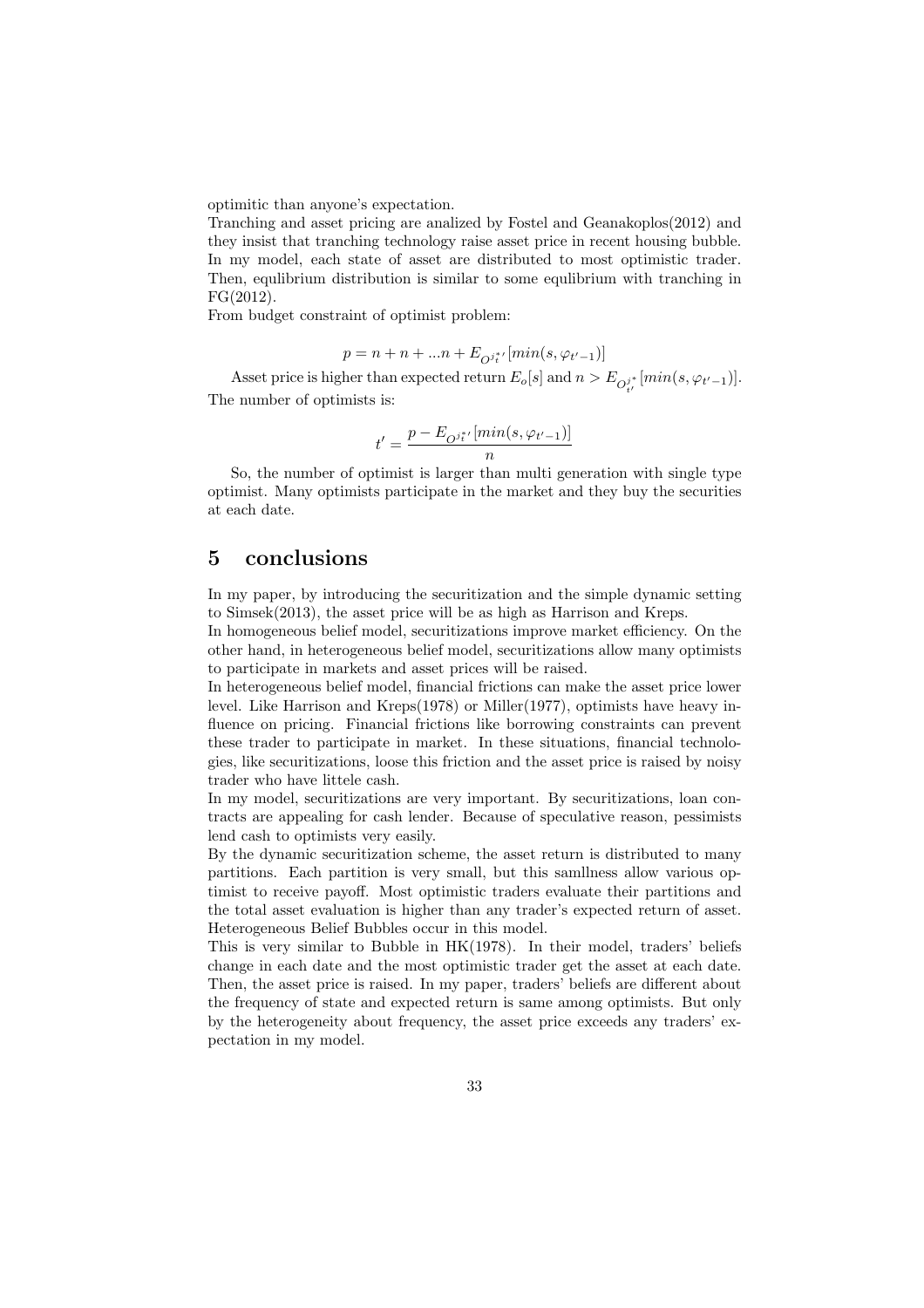Heterogeneous beliefs are said to be eliminated in markets in economics. Noisy traders may lose cash and they may stay out from markets in future.

Financial technologies allow many traders to participate in market before the asset return realizes. Before the asset return realizes, there are littele incentive to correct their beliefs. If there are heterogeneity in markets, financial technologies can amplify it.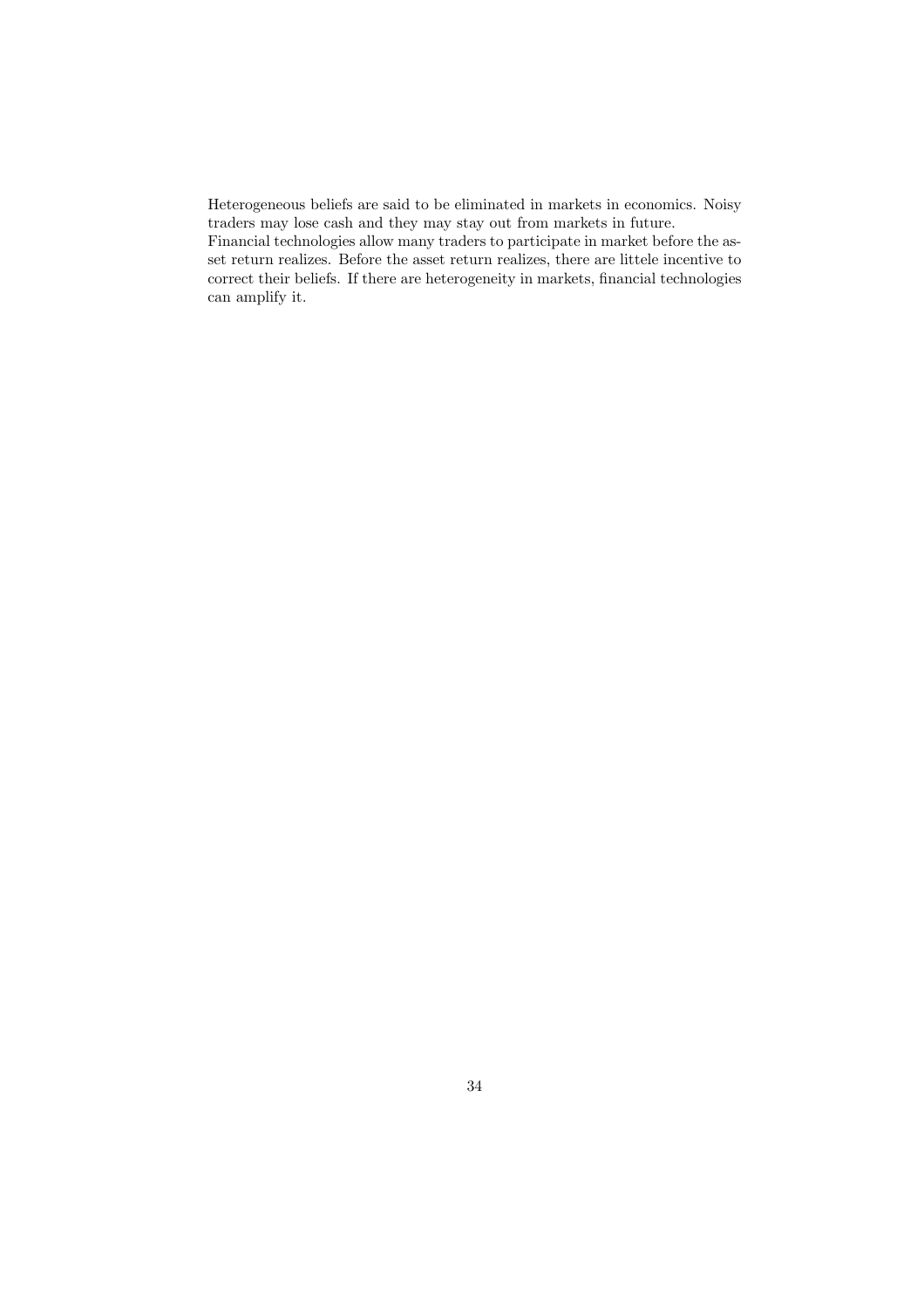## **6 Reference**

Brunnermeier, M. K. and L. H. Pedersen (2009), "Market Liquidity and Funding Liq- uidity,"Review of Financial Studies, Vol. 22(6), p.2201-2238.

DeLong J. B., A. Shleifer, L. H.Summers and R. J. Waldmann(1990) "Noise Tradr Risk in Financial Markets" Jouranal of Political Economy, 98(4)703-738

Fostel, A., and Geanakoplos, J.(2012): "Tranching, CDS, and asset prices: How financial innovation can cause bubbles and crashes," AEJ:Macroeconomics, 4(1), 190-225.

Geanakoplos, J. (1997), "Promises, Promises," in The Economy as an Evolving Complex System II, ed. by Arthur, B., S. Durlauf, and D. Lane, p.285-320. Addison-Wesley.

Geanakoplos, J.(2003): "Liquidity, Default and Crashes: Endogenous Contracts in General Equi- librium,"in Advances in Economics and Econometrics: Theory and Applications II, Econometric Society Monographs: Eighth World Congress, ed. by Dewatripont, M., L. P. Hansen, and S. J. Turnovsky, Cambridge University Press, vol. 2, p.170-205.

Genakoplos, J.(2010) "The Leverage Cycle" in NBER Macroeconomics Annual 2009, vol. 24 University of Chicago Press.

Gromb, D. and D. Vayanos (2002), "Equilibrium and Welfare in Markets with Financially Constrained Arbitrageurs,"Journal of Financial Economics, 66, p.361-407.

Harrison.J.M., and D. Kreps(1978):"Speculative Investor Behavior in a Stock Market with Heterogeneous Expectations" Quarterly Journal of Economics, 89, 323-326

Kiyotaki, N. and J. Moore (1997), "Credit Cycles," Journal of Political Economy,Vol.105 (2), p.211-248.

Miller, E. M.(1977):"Risk, Uncertainty, and Divergence of Opinion," Journal of finance, 32(4), 1151-1168.

Sheinkman, J. and W. Xiong(2003) "Overconfidence and Speculative Bubbles," Journal of Political Economy, 111(6), 1183-1219

Shleifer, A. and R. Vishny (1992), "Liquidation Values and Debt Capacity: A Market Equilibrium Approach,"Journal of Finance, 47, p.1343-1366.